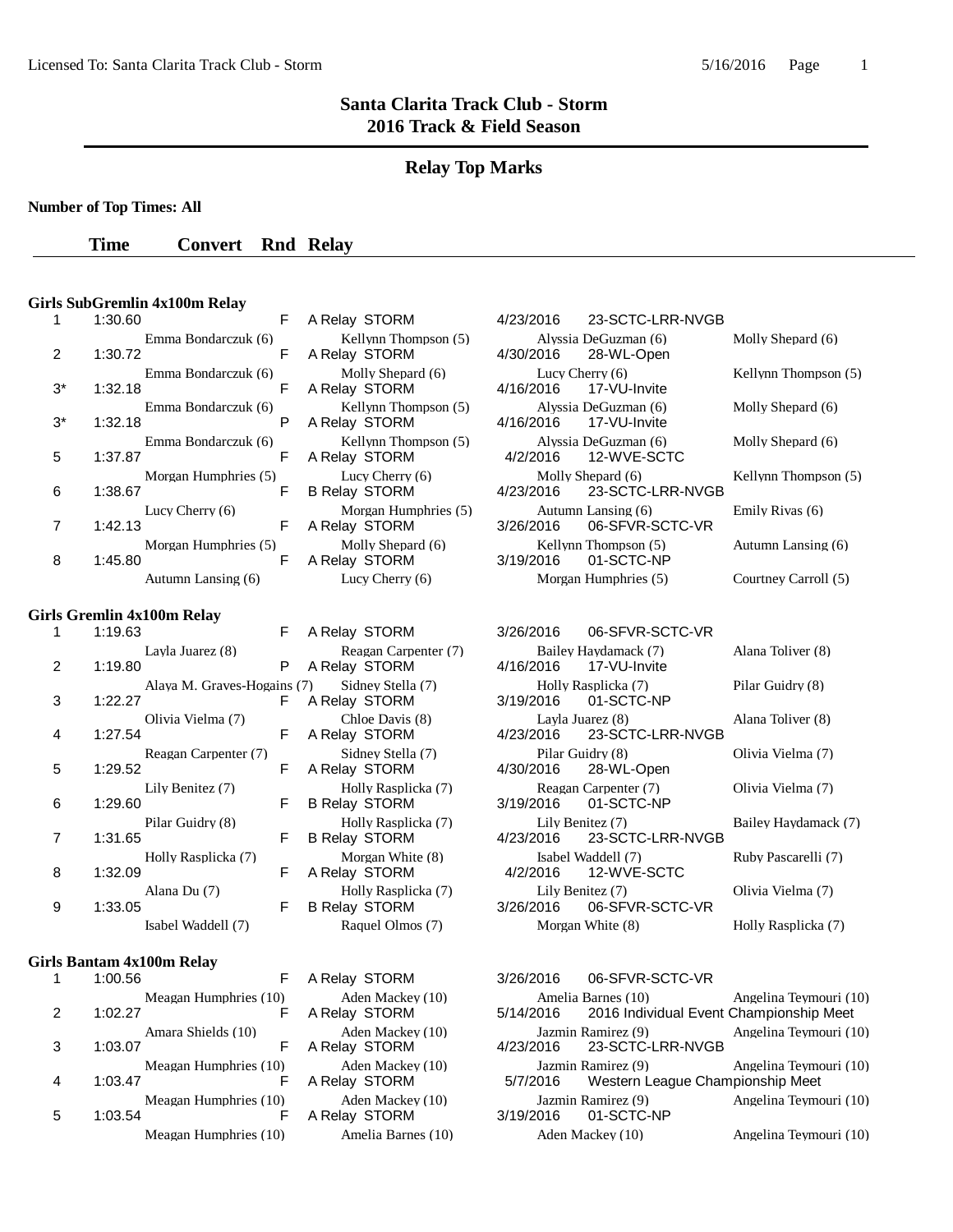### **Relay Top Marks**

#### **Number of Top Times: All**

### **Time Convert Rnd Relay**

| 6  | 1:05.57 | F                           |  |
|----|---------|-----------------------------|--|
| 7  | 1:08.62 | Meagan Humphries (10)<br>F  |  |
| 8  | 1:08.75 | Reagan Thompson (10)<br>F   |  |
| 9  | 1:09.15 | Jazmin Ramirez (9)<br>F     |  |
| 10 | 1:09.32 | Amelia Barnes (10)<br>F     |  |
| 11 | 1:10.58 | Allison Giem (9)<br>F       |  |
| 12 | 1:11.30 | Ellie Yoho (9)<br>Р         |  |
| 13 | 1:11.59 | Vivian Wilkinson (9)<br>F   |  |
|    |         | Samantha Edemann (9)        |  |
| 14 | 1:11.70 | F<br>Samantha Edemann (9)   |  |
| 15 | 1:12.44 | F<br>Grace Morgan (9)       |  |
| 16 | 1:14.59 | F<br>Madeleine Vielma (9)   |  |
| 17 | 1:15.17 | F                           |  |
| 18 | 1:16.31 | Vivian Wilkinson (9)<br>F   |  |
| 19 | 1:17.57 | Emma Roggentien (9)<br>F    |  |
| 20 | 1:17.83 | Kendall Varnon (10)<br>F    |  |
| 21 | 1:18.07 | Kendall Varnon (10)<br>P    |  |
| 22 | 1:18.32 | Francesca Siebaldi (9)<br>F |  |
| 23 | 1:19.50 | Kayla Hargrove (9)<br>F     |  |
|    |         | Cadence Choe (10)           |  |
| 24 | 1:20.54 | F<br>Madeleine Vielma (9)   |  |
| 25 | 1:20.95 | F<br>Vivian Wilkinson (9)   |  |
| 26 | 1:20.99 | ⊦<br>Lucia Siebaldi (10)    |  |
| 27 | 1:21.85 | F<br>Cadence Choe (10)      |  |
| 28 | 1:22.40 | F                           |  |
| 29 | 1:26.64 | Samantha Edemann (9)<br>F   |  |
| 30 | 1:29.57 | Sienna Mendez (9)<br>F      |  |
|    |         | Madeleine Vielma (9)        |  |

**B Relay STORM** C Relay STORM C Relay STORM C Relay STORM Francesca Siebaldi (9)  $\Delta$  Ariel Gutierrez (9) Makenna Harrison (10)

A Relay STORM 4/2/2016 12-WVE-SCTC Amelia Barnes (10) Aden Mackey (10) Allison Giem (9) B Relay STORM 4/2/2016 12-WVE-SCTC Amara Shields (10) Riley Edemann (9) Ellie Yoho (9)<br>B Relay STORM 3/26/2016 06-SFVR-SCTC-VR 06-SFVR-SCTC-VR Allison Giem (9) Ellie Yoho (9) Riley Edemann (9) Riley Edemann (9) Riley Edemann (9) Riley Edemann (9) B Relay STORM 4/23/2016 23-SCTC-LRR-NVGB Reagan Thompson (10) Allison Giem (9) Emma Roggentien (9) A Relay STORM 4/30/2016 28-WL-Open Grace Morgan (9) Emma Roggentien (9) Reagan Thompson (10)<br>
lay STORM 3/19/2016 01-SCTC-NP Samantha Edemann (9) Reagan Thompson (10) Jazmin Ramirez (9) B Relay STORM 4/16/2016 17-VU-Invite Grace Morgan (9) Reagan Thompson (10) Amelia Barnes (10)<br>
lay STORM 3/26/2016 06-SFVR-SCTC-VR C Relay STORM 3/26/2016 06-SFVR-SCTC-VR Grace Morgan (9) Reagan Thompson (10) Kayla Hargrove (9) C Relay STORM 4/23/2016 23-SCTC-LRR-NVGB Ellie Yoho (9) Grace Morgan (9) Kendall Varnon (10) 3/19/2016 01-SCTC-NP C Relay STORM 3/19/2016 01-SCTC-NP Emma Roggentien (9) Amara Shields (10) Allison Giem (9)<br>
lay STORM 4/30/2016 28-WL-Open Reagan Harrison (10) Makenna Harrison (10) Violet Pascarelli (9) D Relay STORM 4/23/2016 23-SCTC-LRR-NVGB Anna-Lise Shah (9) Lucia Siebaldi (10) Francesca Siebaldi (9) D Relay STORM 4/2/2016 12-WVE-SCTC Kayla Hargrove (9) Lucia Siebaldi (10) Paige Davis (10)<br>D Relay STORM 3/26/2016 06-SFVR-SCTC-VR 06-SFVR-SCTC-VR Paige Davis (10) Madeleine Vielma (9) Cadence Choe (10) F Relay STORM 3/19/2016 01-SCTC-NP Madeleine Vielma (9) Vivian Wilkinson (9) Paige Davis (10)<br>
lay STORM 4/16/2016 17-VU-Invite Francesca Siebaldi (9) Anna-Lise Shah (9) Samantha Edemann (9) Kendall Varnon (10) E Relay STORM 4/23/2016 23-SCTC-LRR-NVGB Cadence Choe (10) Ariel Gutierrez (9) Paige Davis (10) B Relay STORM 4/30/2016 28-WL-Open Kayla Hargrove (9) <br>  $(9)$  Anna-Lise Shah (9) Ariel Gutierrez (9)<br>  $4/23/2016$  23-SCTC-LRR-NVGB F Relay STORM 4/23/2016 23-SCTC-LRR-NVGB Makenna Harrison (10) Reagan Harrison (10) Olivia Tovar (9) E Relay STORM 3/26/2016 06-SFVR-SCTC-VR Vivian Wilkinson (9) Makenna Harrison (10) Violet Pascarelli (9) Reagan Harrison (10) G Relay STORM 3/19/2016 01-SCTC-NP Francesca Siebaldi (9) Violet Pascarelli (9) Ariel Gutierrez (9) D Relay STORM 3/19/2016 01-SCTC-NP Kayla Hargrove (9) **Makenna Harrison (10)** Reagan Harrison (10) Reagan Harrison (10) Reagan Harrison (10) Samantha Edemann (9) Reagan Harrison (10) Grace Morgan (9) Vivian Wilkinson (9) E Relay STORM 3/19/2016 01-SCTC-NP Lily Shepard (9) **Anna-Lise Shah (9)** Olivia Tovar (9) E Relay STORM 4/2/2016 12-WVE-SCTC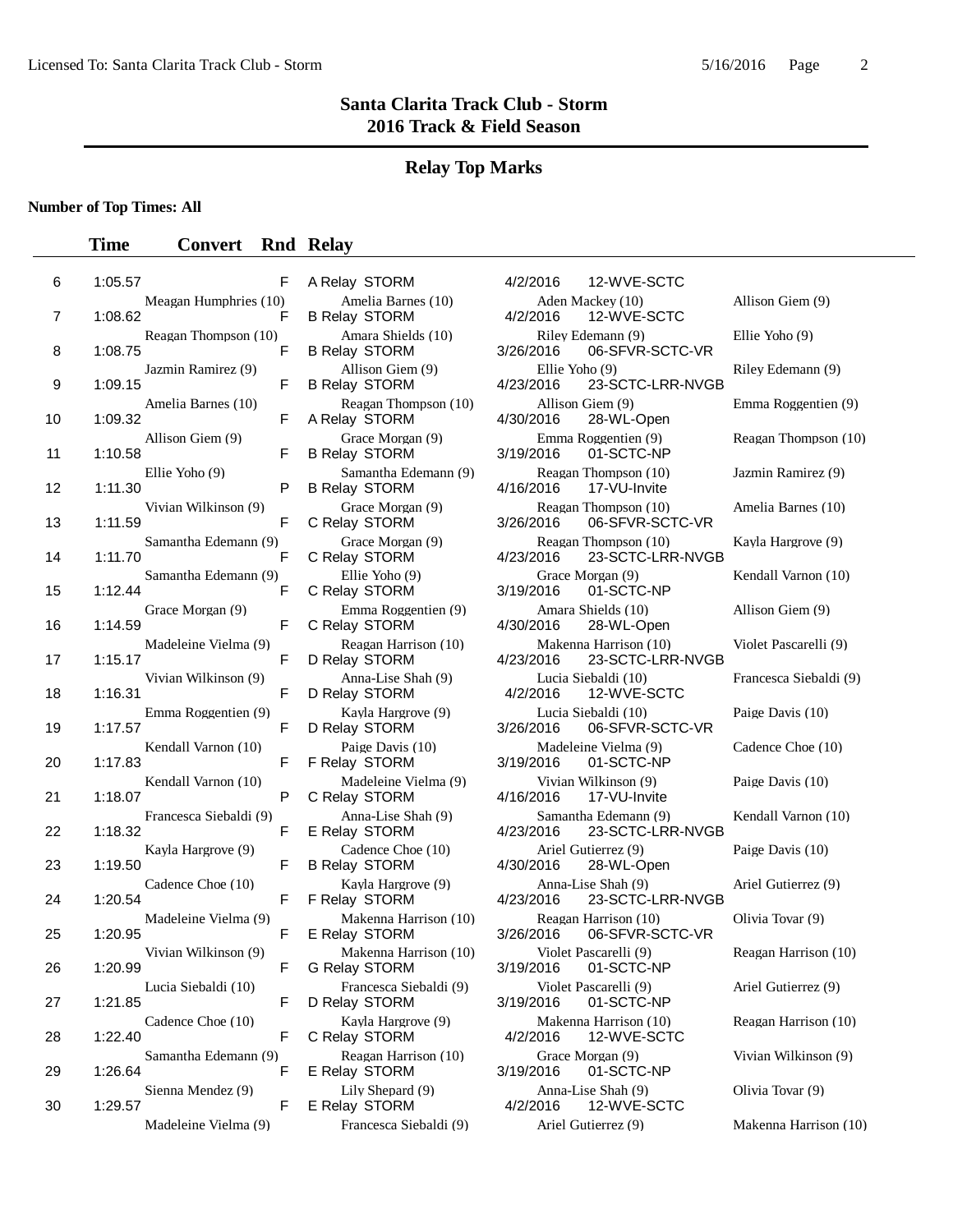# **Relay Top Marks**

**Number of Top Times: All**

# **Time Convert Rnd Relay**

|                |         | <b>Girls Bantam 4x400m Relay</b> |   |                                              |           |                 |                                                                  |                        |
|----------------|---------|----------------------------------|---|----------------------------------------------|-----------|-----------------|------------------------------------------------------------------|------------------------|
| 1              | 5:36.27 |                                  | F | A Relay STORM                                | 5/14/2016 |                 | 2016 Individual Event Championship Meet                          |                        |
| 2              | 5:42.41 | Jazmin Ramirez (9)               | F | Aden Mackey (10)<br>A Relay STORM            | 5/7/2016  |                 | Amara Shields (10)<br>Western League Championship Meet           | Brianna Campbell (10)  |
|                |         | Jazmin Ramirez (9)               |   | Aden Mackey (10)                             |           |                 | Amara Shields (10)                                               | Brianna Campbell (10)  |
|                |         |                                  |   |                                              |           |                 |                                                                  |                        |
| 1              | 54.41   | <b>Girls Midget 4x100m Relay</b> | F | A Relay STORM                                | 5/14/2016 |                 | 2016 Individual Event Championship Meet                          |                        |
| 2              | 54.60   | Adrianna Corral (12)             | F | Chidera Chukwumerije (12)<br>A Relay STORM   | 5/7/2016  |                 | Kelsey Schauble (12)<br>Western League Championship Meet         | Milaan Gordon (11)     |
| 3              | 55.56   | Adrianna Corral (12)             | F | Chidera Chukwumerije (12)<br>A Relay STORM   | 4/23/2016 |                 | Kelsey Schauble (12)<br>23-SCTC-LRR-NVGB                         | Milaan Gordon (11)     |
| 4              | 56.58   | Adrianna Corral (12)             | F | Chidera Chukwumerije (12)<br>A Relay STORM   | 3/19/2016 |                 | Kelsey Schauble (12)<br>01-SCTC-NP                               | Milaan Gordon (11)     |
| 5              | 56.74   | Mikayla Toliver (11)             | F | Sanai Cook (12)<br><b>B Relay STORM</b>      | 3/26/2016 |                 | Kendall Schauble (12)<br>06-SFVR-SCTC-VR                         | Adrianna Corral (12)   |
| 6              | 56.77   | Chidera Chukwumerije (12)        | F | Grace E. Ming (12)<br><b>B Relay STORM</b>   | 3/19/2016 |                 | Natalia Juarez (12)<br>01-SCTC-NP                                | Michaela Aguirre (12)  |
| $\overline{7}$ | 57.30   | Chidera Chukwumerije (12)        | F | Grace E. Ming (12)<br>A Relay STORM          | 4/2/2016  |                 | Natalia Juarez (12)<br>12-WVE-SCTC                               | Michaela Aguirre (12)  |
| 8              | 57.65   | Chidera Chukwumerije (12)        | F | Milaan Gordon (11)<br><b>B Relay STORM</b>   | 5/14/2016 |                 | Kendall Schauble (12)<br>2016 Individual Event Championship Meet | Michaela Aguirre (12)  |
| 9              | 58.31   | Natalia Juarez (12)              | F | Mikayla Toliver (11)<br><b>B Relay STORM</b> | 5/7/2016  | Julia Yoho (12) | Western League Championship Meet                                 | Victoria Davis (11)    |
| 10             | 59.20   | Kendall Schauble (12)            | F | Mikayla Toliver (11)<br><b>B Relay STORM</b> | 4/2/2016  | Julia Yoho (12) | 12-WVE-SCTC                                                      | Victoria Davis (11)    |
| 11             | 59.90   | Julia Yoho (12)                  | F | Grace E. Ming (12)<br>A Relay STORM          | 3/26/2016 |                 | Victoria Davis (11)<br>06-SFVR-SCTC-VR                           | Sanai Cook (12)        |
| 12             | 1:00.56 | Adrianna Corral (12)             | F | Milaan Gordon (11)<br>C Relay STORM          | 3/26/2016 |                 | Kelsey Schauble (12)<br>06-SFVR-SCTC-VR                          | Mikayla Toliver (11)   |
| 13             | 1:00.79 | Sanai Cook (12)                  | F | Julia Yoho (12)<br><b>B Relay STORM</b>      | 4/23/2016 |                 | Victoria Davis (11)<br>23-SCTC-LRR-NVGB                          | Amira Mahaluf (12)     |
| 14             | 1:01.64 | Julia Yoho (12)                  | F | Victoria Davis (11)<br>A Relay STORM         | 4/16/2016 |                 | Katalina Duenas (11)<br>17-VU-Invite                             | Grace E. Ming (12)     |
| 15             | 1:01.86 | Corynn Thompson (12)             | P | Victoria Davis (11)<br>A Relay STORM         | 4/16/2016 |                 | Katalina Duenas (11)<br>17-VU-Invite                             | Grace E. Ming (12)     |
| 16             | 1:02.00 | Corynn Thompson (12)             | F | Victoria Davis (11)<br>A Relay STORM         | 4/30/2016 |                 | Katalina Duenas (11)<br>28-WL-Open                               | Grace E. Ming (12)     |
| 17             | 1:04.38 | Savannah Bingham (11)            | F | Haley Choe (12)<br>C Relay STORM             | 5/7/2016  |                 | Katalina Duenas (11)<br>Western League Championship Meet         | Grace E. Ming (12)     |
| 18             | 1:04.39 | Corynn Thompson (12)             | F | Milan Perkins (11)<br>D Relay STORM          | 3/19/2016 |                 | Amira Mahaluf (12)<br>01-SCTC-NP                                 | Jolie Littlejohns (11) |
| 19             | 1:04.77 | Zoe Barron (12)                  | F | Laura Brennan (12)<br>C Relay STORM          | 5/14/2016 |                 | Natalia Simpson (11)<br>2016 Individual Event Championship Meet  | Isis Garcia (12)       |
| 20             | 1:04.99 | Madison Cruz (11)                | F | Milan Perkins (11)<br>C Relay STORM          | 4/2/2016  |                 | Amira Mahaluf (12)<br>12-WVE-SCTC                                | Jolie Littlejohns (11) |
| 21             | 1:05.12 | Savannah Bingham (11)            | F | Mirabella Aguirre (12)<br>D Relay STORM      | 3/26/2016 |                 | Corynn Thompson (12)<br>06-SFVR-SCTC-VR                          | Amira Mahaluf (12)     |
| 22             | 1:05.47 | Corynn Thompson (12)             | F | Zoe Barron $(12)$<br>E Relay STORM           | 3/26/2016 |                 | Katalina Duenas (11)<br>06-SFVR-SCTC-VR                          | Natalia Simpson (11)   |
|                |         | Julianna Hogan (12)              |   | Claire Kosek (12)                            |           | Haley Choe (12) |                                                                  | Jolie Littlejohns (11) |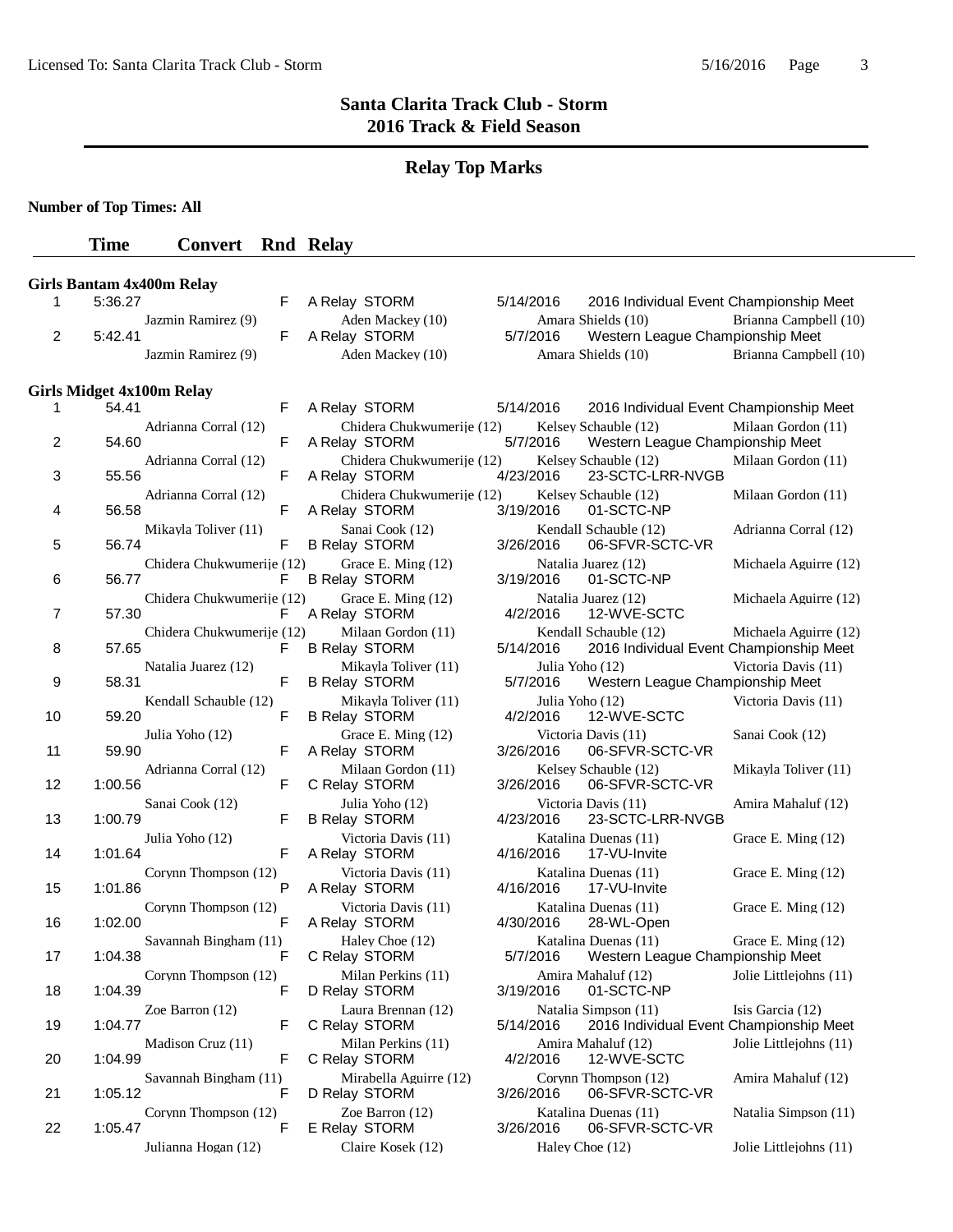### **Relay Top Marks**

### **Number of Top Times: All**

### **Time Convert Rnd Relay**

| 23             | 1:05.90 |                                  | F | D Relay STORM                                   | 4/23/2016                     | 23-SCTC-LRR-NVGB                                              |                        |
|----------------|---------|----------------------------------|---|-------------------------------------------------|-------------------------------|---------------------------------------------------------------|------------------------|
| 24             | 1:06.62 | Elon Cooper (11)                 | F | Ellison Hasert (11)<br>C Relay STORM            | 4/23/2016                     | Milan Perkins (11)<br>23-SCTC-LRR-NVGB                        | Corynn Thompson (12)   |
| 25             | 1:07.04 | Drew Morris-Norris (12)          | F | Haley Choe (12)<br>E Relay STORM                | 3/19/2016                     | Jolie Littleiohns (11)<br>01-SCTC-NP                          | Zoe Barron $(12)$      |
| 26             | 1:08.55 | Jolie Littlejohns (11)           | F | Corynn Thompson (12)<br>D Relay STORM           | Haley Choe (12)<br>4/2/2016   | 12-WVE-SCTC                                                   | Ellison Hasert (11)    |
| 27             | 1:10.37 | Elon Cooper $(11)$               | F | Jolie Littlejohns (11)<br>F Relay STORM         | 3/26/2016                     | Milan Perkins (11)<br>06-SFVR-SCTC-VR                         | Katalina Duenas (11)   |
| 28             | 1:11.38 | Macey Edemann (11)               | F | Drew Morris-Norris (12)<br><b>B Relay STORM</b> | 4/30/2016                     | Eden de Wit $(12)$<br>28-WL-Open                              | Mirabella Aguirre (12) |
| 29             | 1:14.26 | Claire Kosek (12)                | F | Drew Morris-Norris (12)<br>F Relay STORM        | 3/19/2016                     | Julianna Hogan (12)<br>01-SCTC-NP                             | Samara Turner (11)     |
|                |         | Julianna Hogan (12)              |   | Claire Kosek (12)                               |                               | Samara Turner (11)                                            | Katalina Duenas (11)   |
|                |         | <b>Girls Midget 4x400m Relay</b> |   |                                                 |                               |                                                               |                        |
| 1              | 4:35.08 |                                  | F | A Relay STORM                                   | 5/14/2016                     | 2016 Individual Event Championship Meet                       |                        |
| $\overline{c}$ | 4:42.64 | Chidera Chukwumerije (12)        | F | Michaela Aguirre (12)<br>A Relay STORM          | 5/7/2016                      | Mikayla Toliver (11)<br>Western League Championship Meet      | Milaan Gordon (11)     |
| 3              | 4:51.81 | Chidera Chukwumerije (12)        | F | Michaela Aguirre (12)<br>A Relay STORM          | 3/19/2016                     | Mikayla Toliver (11)<br>01-SCTC-NP                            | Milaan Gordon (11)     |
| 4              | 5:13.47 | Michaela Aguirre (12)            | F | Grace E. Ming (12)<br><b>B Relay STORM</b>      | 5/7/2016                      | Chidera Chukwumerije (12)<br>Western League Championship Meet | Mikayla Toliver (11)   |
| 5              | 5:20.43 | Mirabella Aguirre (12)           | F | Isis Garcia (12)<br><b>B Relay STORM</b>        | 5/14/2016                     | Madison Cruz (11)<br>2016 Individual Event Championship Meet  | Natalia Juarez (12)    |
| 6              | 5:27.15 | Mirabella Aguirre (12)           | F | Isis Garcia (12)<br>A Relay STORM               | 4/23/2016                     | Madison Cruz (11)<br>23-SCTC-LRR-NVGB                         | Natalia Juarez (12)    |
| 7              | 6:02.12 | Mirabella Aguirre (12)           | F | Macey Edemann (11)<br><b>B Relay STORM</b>      | Isis Garcia (12)<br>3/19/2016 | 01-SCTC-NP                                                    | Michaela Aguirre (12)  |
| 8              | 6:23.52 | Mirabella Aguirre (12)           | F | Isis Garcia (12)<br><b>B Relay STORM</b>        | 4/23/2016                     | Natalia Juarez (12)<br>23-SCTC-LRR-NVGB                       | Samara Turner (11)     |
| 9              | 6:26.53 | Micah Turner (12)                | F | Nicole Gonzales (11)<br>A Relay STORM           | 4/30/2016                     | Carley Gonzales (11)<br>28-WL-Open                            | Samara Turner (11)     |
| 10             | 6:33.76 | Katalina Duenas (11)             | F | Micah Turner (12)<br>A Relay STORM              | 4/2/2016                      | Stella Pascarelli (11)<br>12-WVE-SCTC                         | Samara Turner (11)     |
|                |         | Savannah Bingham (11)            |   | Amira Mahaluf (12)                              |                               | Micah Turner (12)                                             | Samara Turner (11)     |
|                |         | <b>Girls Youth 4x100m Relay</b>  |   |                                                 |                               |                                                               |                        |
| 1              | 53.04   |                                  | P | <b>B Relay STORM</b>                            | 4/16/2016                     | 17-VU-Invite                                                  |                        |
| $\overline{2}$ | 53.26   | Cienna Cruz (13)                 | F | Alexandra Grande (14)<br>A Relay STORM          | 3/26/2016                     | Delaney Sherwood (14)<br>06-SFVR-SCTC-VR                      | Torianna Vatcher (13)  |
| 3              | 53.27   | Audrey Field (13)                | F | Alexandra Grande (14)<br><b>B Relay STORM</b>   | 4/16/2016                     | Delaney Sherwood (14)<br>17-VU-Invite                         | Torianna Vatcher (13)  |
| 4              | 54.06   | Cienna Cruz (13)                 | F | Alexandra Grande (14)<br><b>B Relay STORM</b>   | 4/23/2016                     | Delaney Sherwood (14)<br>23-SCTC-LRR-NVGB                     | Torianna Vatcher (13)  |
| 5              | 54.08   | Cienna Cruz (13)                 | F | Alexandra Grande (14)<br>A Relay STORM          | 3/19/2016                     | Delaney Sherwood (14)<br>01-SCTC-NP                           | Torianna Vatcher (13)  |

Abbey Littlejohns (13) Torianna Vatcher (13) Delaney Sherwood (14) Vanessa Ogbu (14)

6 54.22 F A Relay STORM 4/2/2016 12-WVE-SCTC Aubrey DuFrene (13) Alexandra Grande (14) Delaney Sherwood (14) Torianna Vatcher (13)<br>F A Relay STORM 5/14/2016 2016 Individual Event Championship Meet 7 55.49 **F** A Relay STORM 5/14/2016 2016 Individual Event Championship Meet Abbey Littlejohns (13) Sophia Gannon (14) Alexandra Grande (14) Audrey Field (13)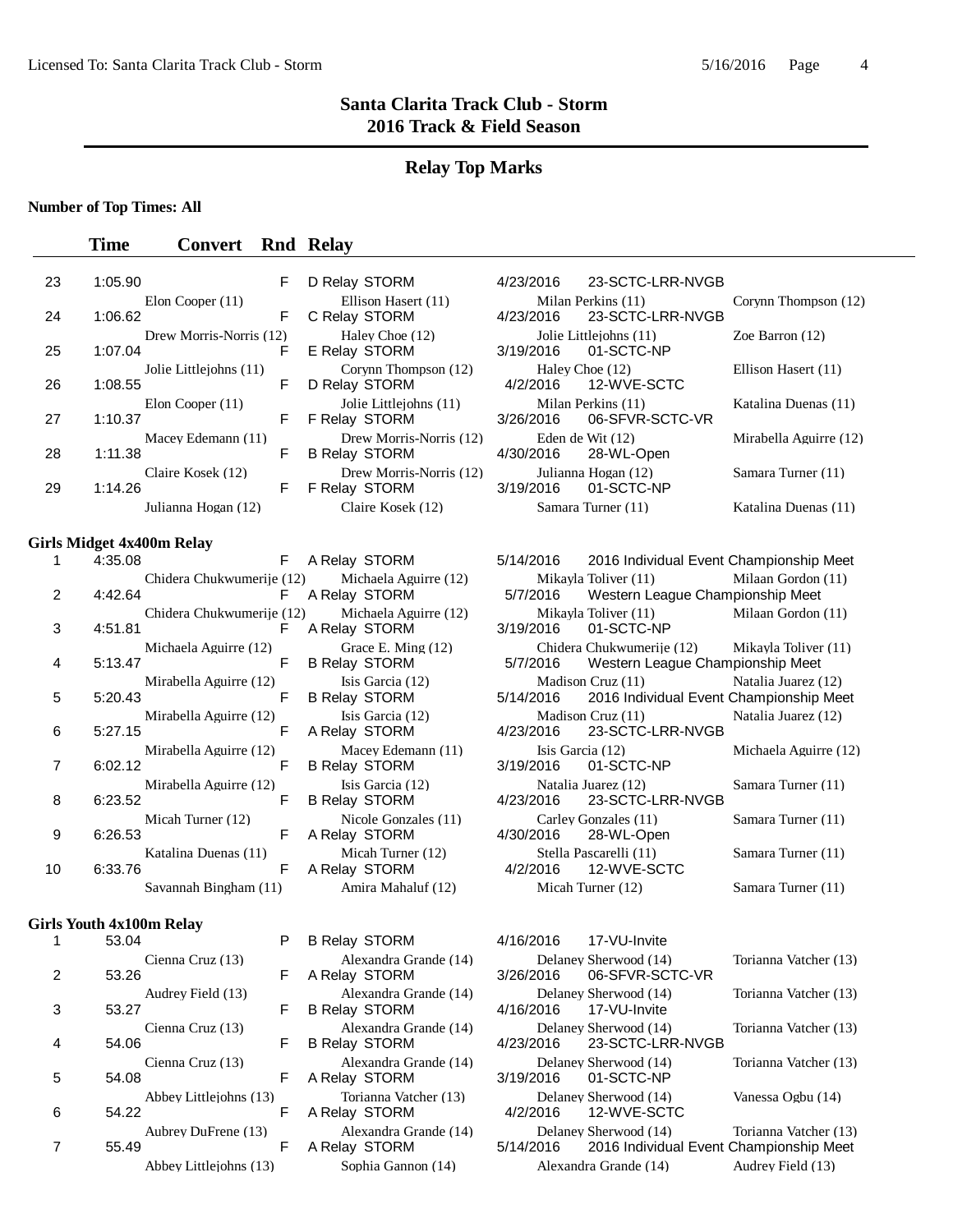# **Relay Top Marks**

## **Number of Top Times: All**

## **Time Convert** Rnd Relay

| 8  | 55.56                 |     | F A Relay STORM 5/7/2016 Western League Char                                                                                   |                  |                                                                             |
|----|-----------------------|-----|--------------------------------------------------------------------------------------------------------------------------------|------------------|-----------------------------------------------------------------------------|
|    |                       |     |                                                                                                                                |                  |                                                                             |
| 9  | 56.25                 |     | Abbey Littlejohns (13) Sophia Gannon (14) Alexandra Grande (14)<br>F B Relay STORM 3/26/2016 06-SFVR-SC                        |                  |                                                                             |
|    | Aubrey DuFrene (13)   |     |                                                                                                                                |                  |                                                                             |
| 10 | 57.07                 | F   | Sophia Gannon (14) Cienna Cruz (13)<br>lay STORM 4/30/2016 28-WL-Open<br>A Relay STORM                                         |                  |                                                                             |
|    | Savannah Forte (14)   |     | Hailey Harrison (14)                                                                                                           |                  | Morgan Harrison (14)                                                        |
| 11 | 57.19                 | F.  | <b>B Relay STORM</b>                                                                                                           |                  | 5/14/2016 2016 Individual Event                                             |
|    | Natalie Lin (13)      |     |                                                                                                                                |                  |                                                                             |
| 12 | 57.58                 | P – | Olivia Bates (14) Asia Perkins (14)<br><b>Alay STORM</b> 4/16/2016 17-VU-Invite<br>A Relay STORM                               |                  |                                                                             |
|    | Morgan Harrison (14)  |     | Hailey Harrison (14) Asia Perkins (14)                                                                                         |                  |                                                                             |
| 13 | 57.97                 | F   | <b>B Relay STORM</b>                                                                                                           |                  | 3/19/2016 01-SCTC-NP                                                        |
|    | Alexandra Grande (14) |     |                                                                                                                                |                  |                                                                             |
| 14 | 58.09                 | F   | C Relay STORM                                                                                                                  |                  | Audrey Field (13) Matalie Lin (13)<br>Play STORM 4/23/2016 23-SCTC-LRR-NVGB |
|    | Aubrey DuFrene (13)   |     |                                                                                                                                |                  |                                                                             |
| 15 | 58.49                 | F   | Sophia Gannon (14)<br>lay STORM 1/2/2016 12-WVE-SCTC<br><b>B Relay STORM</b>                                                   |                  |                                                                             |
|    | Asia Perkins (14)     |     | Shania Joachim (13)                                                                                                            | Natalie Lin (13) |                                                                             |
| 16 | 58.71                 | F.  | C Relay STORM                                                                                                                  |                  | 3/19/2016  01-SCTC-NP                                                       |
|    | Morgan Harrison (14)  |     |                                                                                                                                |                  |                                                                             |
| 17 | 58.74                 | F   | Asia Perkins (14)<br>Gienna Cruz (13)<br>6/7/2016 Western League Char<br>6/7/2016 Western League Char<br>B Relay STORM         |                  |                                                                             |
|    | Natalie Lin (13)      |     |                                                                                                                                |                  |                                                                             |
| 18 | 1:02.52               | F   | Olivia Bates (14) Asia Perkins (14)<br><b>Asia Perkins (14)</b> Asia Perkins (14)<br><b>Asia Perkins (14)</b><br>D Relay STORM |                  |                                                                             |
|    | Danae Wolf (13)       |     |                                                                                                                                |                  |                                                                             |
| 19 | 1:04.52               | F.  | Hailey Harrison (14)<br>A Relay STORM 4/23/2016 23-SCTC-LRR-NVGB                                                               |                  |                                                                             |
|    | Savannah Forte (14)   |     |                                                                                                                                |                  |                                                                             |
| 20 | 1:04.61               | F.  | Ashley Rasplicka (13) Kasey Prieto (13)<br>elay STORM 4/2/2016 12-WVE-SCTC<br>C Relay STORM                                    |                  |                                                                             |
|    | Savannah Forte (14)   |     |                                                                                                                                |                  |                                                                             |
| 21 | 1:06.95               | F.  | Olivia Bates (14)<br>D Relay STORM<br>2/26/2016 06-SFVR-SCTC-VR                                                                |                  |                                                                             |
|    | Olivia Bates (14)     |     |                                                                                                                                |                  |                                                                             |
| 22 | 1:09.60               | P.  | Ashley Rasplicka (13) Shania Joachim (13)<br>C Relay STORM 4/16/2016 17-VU-Invite                                              |                  |                                                                             |
|    |                       |     | Nachi Chukwumerije (14) Ashley Rasplicka (13) Kasey Prieto (13)                                                                |                  |                                                                             |
|    |                       |     |                                                                                                                                |                  |                                                                             |

### **Girls Youth 4x400m Relay**

| 1  | 4:13.21               | F  | A Relay STORM                             | 5/14/2016 | 2016 Individual Event           |
|----|-----------------------|----|-------------------------------------------|-----------|---------------------------------|
|    | Torianna Vatcher (13) |    | Audrey Field (13)                         |           | Delaney Sherwood (14)           |
| 2  | 4:19.55               | F  | A Relay STORM                             | 5/7/2016  | Western League Char             |
|    | Torianna Vatcher (13) |    | Audrey Field (13)                         |           | Delaney Sherwood (14)           |
| 3  | 4:39.08               | F  | <b>B Relay STORM</b>                      |           | 5/14/2016 2016 Individual Event |
|    | Sophia Gannon (14)    |    | Danae Wolf (13)                           |           | Alexandra Grande (14)           |
| 4  | 4:42.60               | F  | A Relay STORM                             |           | 4/16/2016 17-VU-Invite          |
|    | Adrianna Bingham (13) |    | Audrey Field (13)                         |           | Natalie Lin (13)                |
| 5  | 4:43.78               | F  | B Relay STORM                             |           | 5/7/2016 Western League Char    |
|    | Sophia Gannon (14)    |    | Danae Wolf (13)                           |           | Alexandra Grande (14)           |
| 6  | 4:52.60               | F. | A Relay STORM                             |           | 4/23/2016 23-SCTC-LRR-NVGB      |
|    | Sarah Benitez (14)    |    | Kaela Berretta (14)                       |           | Hailey Kirsch (14)              |
| 7  | 5:00.94               | F. | C Relay STORM                             |           | 5/14/2016 2016 Individual Event |
|    |                       |    | Hannah Fredericks (13) Hailey Kirsch (14) |           | Gravce Garcia (13)              |
| 8  | 5:07.29               | F  | C Relay STORM                             |           | 5/7/2016 Western League Char    |
|    |                       |    | Hannah Fredericks (13) Hailey Kirsch (14) |           | Gravce Garcia (13)              |
| 9  | 5:19.97               | F. | A Relay STORM                             |           |                                 |
|    | Audrey Field (13)     |    | Natalie Lin (13)                          |           | Charlee Leatherberry (13)       |
| 10 | 5:27.87               | F  | A Relay STORM 4/30/2016                   |           | 28-WL-Open                      |
|    |                       |    | Morgan Harrison (14) Hailey Harrison (14) |           | Charlee Leatherberry (13)       |

| Sophia Gannon (14)<br><b>B Relay STORM</b>   |
|----------------------------------------------|
| Sophia Gannon (14)<br>A Relay STORM          |
| Hailey Harrison (14)<br><b>B Relay STORM</b> |
| Olivia Bates (14)<br>A Relay STORM           |
| Hailey Harrison (14)<br><b>B Relay STORM</b> |
| Audrey Field (13)<br>C Relay STORM           |
| Sophia Gannon (14)<br><b>B Relay STORM</b>   |
| Shania Joachim (13)<br>C Relay STORM         |
| Asia Perkins (14)<br><b>B Relay STORM</b>    |
| Olivia Bates (14)<br>D Relay STORM           |
| Hailey Harrison (14)<br>A Relay STORM        |
| Ashley Rasplicka (13)<br>C Relay STORM       |
| Olivia Bates (14)<br>D Relay STORM           |
| Ashley Rasplicka (13)<br>C Relay STORM       |
| Ashley Rasplicka (13)                        |
|                                              |

| A Relay STORM        |
|----------------------|
| Audrey Field (13)    |
| A Relay STORM        |
| Audrey Field (13)    |
| B Relay STORM        |
| Danae Wolf (13)      |
| A Relay STORM        |
| Audrey Field (13)    |
| <b>B Relay STORM</b> |
| Danae Wolf (13)      |
| A Relay STORM        |
| Kaela Berretta (14)  |
| C Relay STORM        |
| Hailey Kirsch (14)   |
| C Relay STORM        |
| Hailey Kirsch (14)   |
| A Relay STORM        |
| Natalie Lin (13)     |
| A Relay STORM        |
| Hailey Harrison (14) |

| 8  | 55.56                           | F | A Relay STORM                                    | 5/7/2016 Western League Championship Meet                                 |                                                                 |
|----|---------------------------------|---|--------------------------------------------------|---------------------------------------------------------------------------|-----------------------------------------------------------------|
| 9  | Abbey Littlejohns (13)<br>56.25 | E | Sophia Gannon (14)<br><b>B Relay STORM</b>       | Alexandra Grande (14) Aubrey DuFrene (13)<br>06-SFVR-SCTC-VR<br>3/26/2016 |                                                                 |
| 10 | Aubrey DuFrene (13)<br>57.07    | F | Sophia Gannon (14)<br>A Relay STORM              | Cienna Cruz $(13)$<br>4/30/2016<br>28-WL-Open                             | Kendra Phillips (14)                                            |
| 11 | Savannah Forte (14)<br>57.19    | F | Hailey Harrison (14)<br><b>B Relay STORM</b>     | Morgan Harrison (14)<br>5/14/2016                                         | Kendra Phillips (14)<br>2016 Individual Event Championship Meet |
| 12 | Natalie Lin (13)<br>57.58       | P | Olivia Bates (14)<br>A Relay STORM               | Asia Perkins (14)<br>4/16/2016<br>17-VU-Invite                            | Danae Wolf (13)                                                 |
| 13 | Morgan Harrison (14)<br>57.97   | F | Hailey Harrison (14)<br><b>B Relay STORM</b>     | Asia Perkins (14)<br>01-SCTC-NP<br>3/19/2016                              | Sophia Gannon (14)                                              |
| 14 | Alexandra Grande (14)<br>58.09  | F | Audrey Field (13)<br>C Relay STORM               | Natalie Lin (13)<br>4/23/2016<br>23-SCTC-LRR-NVGB                         | Aubrey DuFrene (13)                                             |
| 15 | Aubrey DuFrene (13)<br>58.49    | F | Sophia Gannon (14)<br><b>B Relay STORM</b>       | Natalie Lin (13)<br>4/2/2016<br>12-WVE-SCTC                               | Kendra Phillips (14)                                            |
| 16 | Asia Perkins (14)<br>58.71      | F | Shania Joachim (13)<br>C Relay STORM             | Natalie Lin (13)<br>3/19/2016<br>01-SCTC-NP                               | Kendra Phillips (14)                                            |
| 17 | Morgan Harrison (14)<br>58.74   | F | Asia Perkins (14)<br><b>B Relay STORM</b>        | Cienna Cruz $(13)$<br>5/7/2016 Western League Championship Meet           | Kendra Phillips (14)                                            |
| 18 | Natalie Lin (13)<br>1:02.52     | F | Olivia Bates (14)<br>D Relay STORM               | Asia Perkins (14)<br>3/19/2016<br>01-SCTC-NP                              | Danae Wolf (13)                                                 |
| 19 | Danae Wolf (13)<br>1:04.52      | F | Hailey Harrison (14)<br>A Relay STORM            | Shania Joachim (13)<br>4/23/2016 23-SCTC-LRR-NVGB                         | Ashley Rasplicka (13)                                           |
| 20 | Savannah Forte (14)<br>1:04.61  | F | Ashley Rasplicka (13)<br>C Relay STORM           | Kasey Prieto (13)<br>4/2/2016<br>12-WVE-SCTC                              | Asia Perkins (14)                                               |
| 21 | Savannah Forte (14)<br>1:06.95  | F | Olivia Bates (14)<br>D Relay STORM 3/26/2        | Ashley Rasplicka (13)<br>06-SFVR-SCTC-VR<br>3/26/2016                     | Kayla Badie (13)                                                |
| 22 | Olivia Bates (14)<br>1:09.60    | P | Ashley Rasplicka (13)<br>C Relay STORM 4/16/2016 | Shania Joachim (13)<br>17-VU-Invite                                       | Katie Ticas (14)                                                |
|    | Nachi Chukwumerije (14)         |   | Ashley Rasplicka (13)                            | Kasey Prieto (13)                                                         | Shania Joachim (13)                                             |

| 1              | 4:13.21                                                              | F A Relay STORM                           | 5/14/2016 2016 Individual Event Championship Meet                                                            |  |
|----------------|----------------------------------------------------------------------|-------------------------------------------|--------------------------------------------------------------------------------------------------------------|--|
| $\overline{c}$ |                                                                      | Torianna Vatcher (13) Audrey Field (13)   | Delaney Sherwood (14) Tori Waldeck (14)<br>4:19.55 F A Relay STORM 5/7/2016 Western League Championship Meet |  |
| 3              | 4:39.08 F B Relay STORM                                              | Torianna Vatcher (13) Audrey Field (13)   | Delaney Sherwood (14) Tori Waldeck (14)<br>5/14/2016 2016 Individual Event Championship Meet                 |  |
| 4              | Sophia Gannon (14)<br>4:42.60 F A Relay STORM 4/16/2016 17-VU-Invite | Danae Wolf (13)                           | Alexandra Grande (14) Nachi Chukwumerije (14)                                                                |  |
| 5              |                                                                      | Adrianna Bingham (13) Audrey Field (13)   | Natalie Lin (13) Danae Wolf (13)<br>4:43.78 F B Relay STORM 5/7/2016 Western League Championship Meet        |  |
| 6              | Sophia Gannon (14)                                                   | Danae Wolf (13)                           | Alexandra Grande (14) Kayla Badie (13)<br>4:52.60 F A Relay STORM 4/23/2016 23-SCTC-LRR-NVGB                 |  |
| 7              | 5:00.94 F C Relay STORM                                              | Sarah Benitez (14) Kaela Berretta (14)    | Hailey Kirsch (14) Adrianna Bingham (13)<br>5/14/2016 2016 Individual Event Championship Meet                |  |
| 8              |                                                                      | Hannah Fredericks (13) Hailey Kirsch (14) | Grayce Garcia (13) Aleesa Stepan (13)<br>5:07.29 F C Relay STORM 5/7/2016 Western League Championship Meet   |  |
| 9              | 5:19.97 <b>F</b> A Relay STORM                                       | Hannah Fredericks (13) Hailey Kirsch (14) | Grayce Garcia (13) Aleesa Stepan (13)                                                                        |  |
| 0              | 5:27.87 			 F A Relay STORM 			 4/30/2016 		 28-WL-Open              |                                           | Audrey Field (13) Natalie Lin (13) Charlee Leatherberry (13) Danae Wolf (13)                                 |  |
|                |                                                                      |                                           | Morgan Harrison (14) Hailey Harrison (14) Charlee Leatherberry (13) Adrianna Bingham (13)                    |  |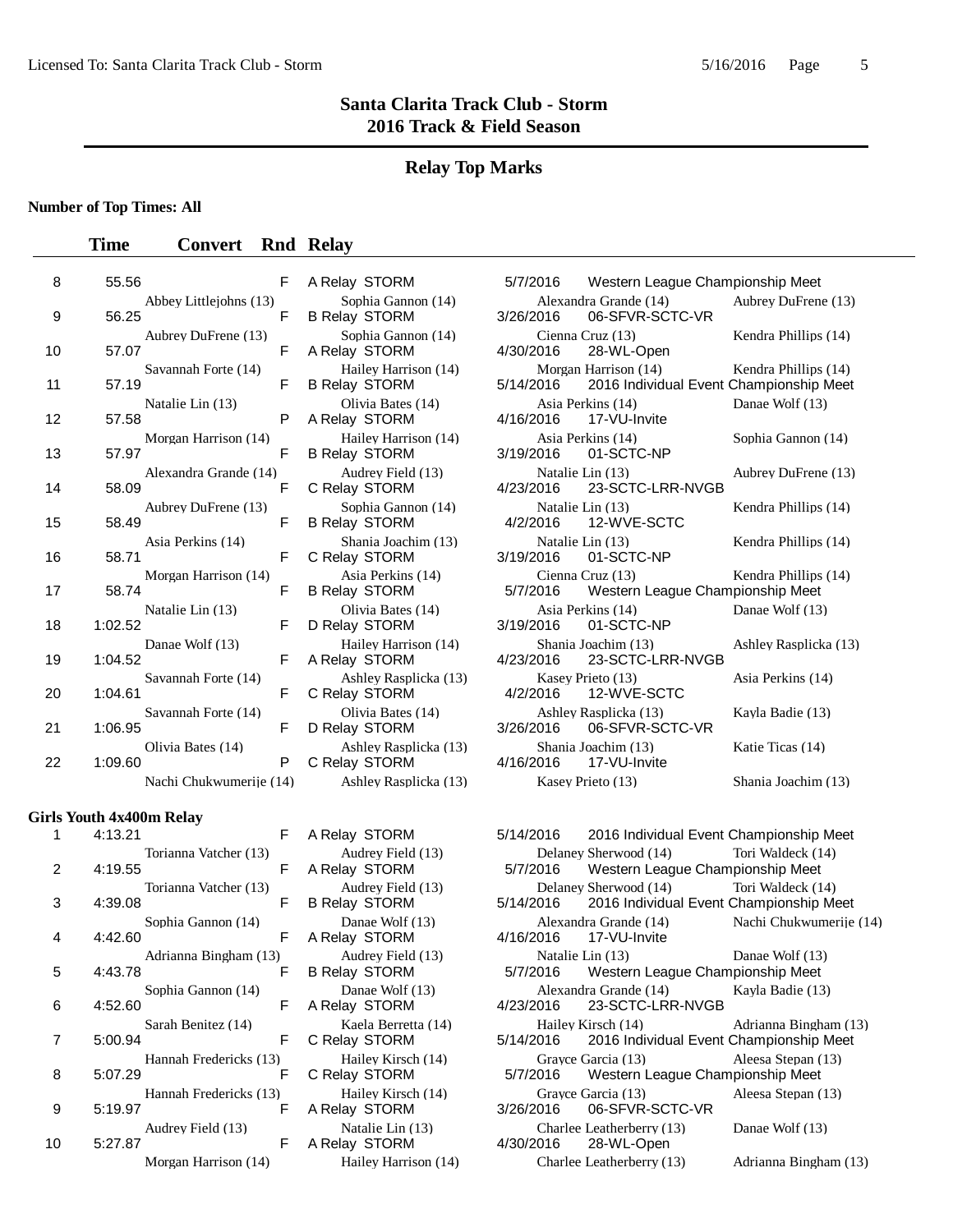# **Relay Top Marks**

**Number of Top Times: All**

|    | <b>Time</b> | <b>Convert</b>                         |   | <b>Rnd Relay</b>                             |           |                                           |                      |
|----|-------------|----------------------------------------|---|----------------------------------------------|-----------|-------------------------------------------|----------------------|
| 11 | 5:29.02     | Charlee Leatherberry (13)              | F | A Relay STORM<br>Danae Wolf (13)             | 3/19/2016 | 01-SCTC-NP<br>Nachi Chukwumerije (14)     |                      |
|    |             | <b>Girls Intermediate 4x400m Relay</b> |   |                                              |           |                                           |                      |
| 1  | 5:05.67     |                                        | F | A Relay STORM                                | 5/7/2016  | Western League Championship Meet          |                      |
|    | 5:12.53     | Kirsten Lorenz (15)                    | F | Alysa Branda (15)                            | 4/23/2016 | Sydney Phillips (15)                      | Brooke Hougo (15)    |
| 2  |             | Brooke Hougo (15)                      |   | A Relay STORM<br>Alysa Branda (15)           |           | 23-SCTC-LRR-NVGB<br>Kavla Prieto (15)     | Kirsten Lorenz (15)  |
|    |             |                                        |   |                                              |           |                                           |                      |
|    |             | <b>Boys SubGremlin 4x100m Relay</b>    |   |                                              |           |                                           |                      |
| 1  | 1:23.65     |                                        | F | A Relay STORM                                | 4/30/2016 | 28-WL-Open                                |                      |
| 2  | 1:35.11     | Breckin de Wit (6)                     | F | Destin McKelvey (6)<br>A Relay STORM         | 3/19/2016 | Alexander Cruz-Boutista (6)<br>01-SCTC-NP | Breon Williams (6)   |
|    |             | Ariza Garcia (6)                       |   | Alexander Cruz-Boutista (6)                  |           | Grayson Griswold (5)                      | Breon Williams (6)   |
| 3  | 1:37.69     |                                        | F | A Relay STORM                                | 4/2/2016  | 12-WVE-SCTC                               |                      |
| 4  | 1:37.92     | Jalil Yoakum (5)                       | F | Jacob Bertola (5)<br><b>B Relay STORM</b>    | 4/30/2016 | Destin McKelvey (6)<br>28-WL-Open         | Michael Salgado (5)  |
| 5  | 1:38.20     | Jalil Yoakum (5)                       | F | Ashton Hill (5)<br>A Relay STORM             | 3/26/2016 | Jacob Bertola (5)<br>06-SFVR-SCTC-VR      | Michael Salgado (5)  |
|    |             | Destin McKelvey (6)                    |   | Breckin de Wit (6)                           |           | Alexander Cruz-Boutista (6)               | Michael Salgado (5)  |
| 6  | 1:40.68     | Michael Salgado (5)                    | F | <b>B Relay STORM</b><br>Grayson Griswold (5) | 4/23/2016 | 23-SCTC-LRR-NVGB<br>Jacob Bertola (5)     | Destin McKelvey (6)  |
| 7  | 1:45.01     |                                        | F | C Relay STORM                                | 4/30/2016 | 28-WL-Open                                |                      |
| 8  | 1:56.10     | Micah Charles (6)                      | F | Grayson Griswold (5)<br>A Relay STORM        | 4/23/2016 | Emiliano Carrillo (6)<br>23-SCTC-LRR-NVGB | Noah Barron (5)      |
|    |             |                                        |   |                                              |           |                                           |                      |
| 1  | 1:08.22     | <b>Boys Gremlin 4x100m Relay</b>       | F | A Relay STORM                                | 4/16/2016 | 17-VU-Invite                              |                      |
|    |             | Rafiel Yoakum (7)                      |   | Austin Duenas (8)                            |           | Khalil Calhoun (7)                        | Cristian Webster (8) |
| 2  | 1:08.79     |                                        | P | A Relay STORM                                | 4/16/2016 | 17-VU-Invite                              |                      |
| 3  | 1:09.70     | Rafiel Yoakum (7)                      | F | Austin Duenas (8)<br>A Relay STORM           | 4/23/2016 | Khalil Calhoun (7)<br>23-SCTC-LRR-NVGB    | Cristian Webster (8) |
|    |             | Khalil Calhoun (7)                     |   | Andrew Keil (7)                              |           | Rafiel Yoakum (7)                         | Cristian Webster (8) |
| 4  | 1:09.90     |                                        | F | A Relay STORM                                | 3/26/2016 | 06-SFVR-SCTC-VR                           |                      |
| 5  | 1:11.19     | Rafiel Yoakum (7)                      | F | Austin Duenas (8)<br>A Relay STORM           | 3/19/2016 | Andrew Keil (7)<br>01-SCTC-NP             | Cristian Webster (8) |
|    |             | Rafiel Yoakum (7)                      | F | Austin Duenas (8)                            |           | Gideon Provens (7)                        | Cristian Webster (8) |
| 6  | 1:12.00     | Gideon Provens (7)                     |   | A Relay STORM<br>Austin Duenas (8)           | 4/2/2016  | 12-WVE-SCTC<br>Rafiel Yoakum (7)          | Cristian Webster (8) |
| 7  | 1:16.15     |                                        | F | C Relay STORM                                | 4/30/2016 | 28-WL-Open                                |                      |
| 8  | 1:19.60     | Daniel Nilson (8)                      | F | Micah Hargrove (7)<br><b>B Relay STORM</b>   | 4/2/2016  | Wyatt Vienna (8)<br>12-WVE-SCTC           | Andrew Keil (7)      |
| 9  | 1:20.69     | Boone Vienna (8)                       | F | Luke Smelcer (7)<br><b>B Relay STORM</b>     | 4/30/2016 | Jeremy Grande (8)<br>28-WL-Open           | Wyatt Vienna (8)     |
| 10 | 1:20.76     | Anthony Brown (8)                      | F | Jeremy Grande (8)<br><b>B Relay STORM</b>    | 3/26/2016 | Nathan Bondarczuk (7)<br>06-SFVR-SCTC-VR  | Owen Harrison (8)    |
|    |             | Khalil Calhoun (7)                     |   | Wyatt Vienna (8)                             |           | Daniel Nilson (8)                         | Micah Hargrove (7)   |
| 11 | 1:22.23     |                                        | F | <b>B Relay STORM</b>                         | 4/23/2016 | 23-SCTC-LRR-NVGB                          |                      |
| 12 | 1:24.68     | Boone Vienna (8)                       | F | Anthony Brown (8)<br><b>B Relay STORM</b>    | 3/19/2016 | Nathan Bondarczuk (7)<br>01-SCTC-NP       | Wyatt Vienna (8)     |
|    |             | Khalil Calhoun (7)                     |   | Jeremy Grande (8)                            |           | Jayden Randall (7)                        | Maxx Bohne (8)       |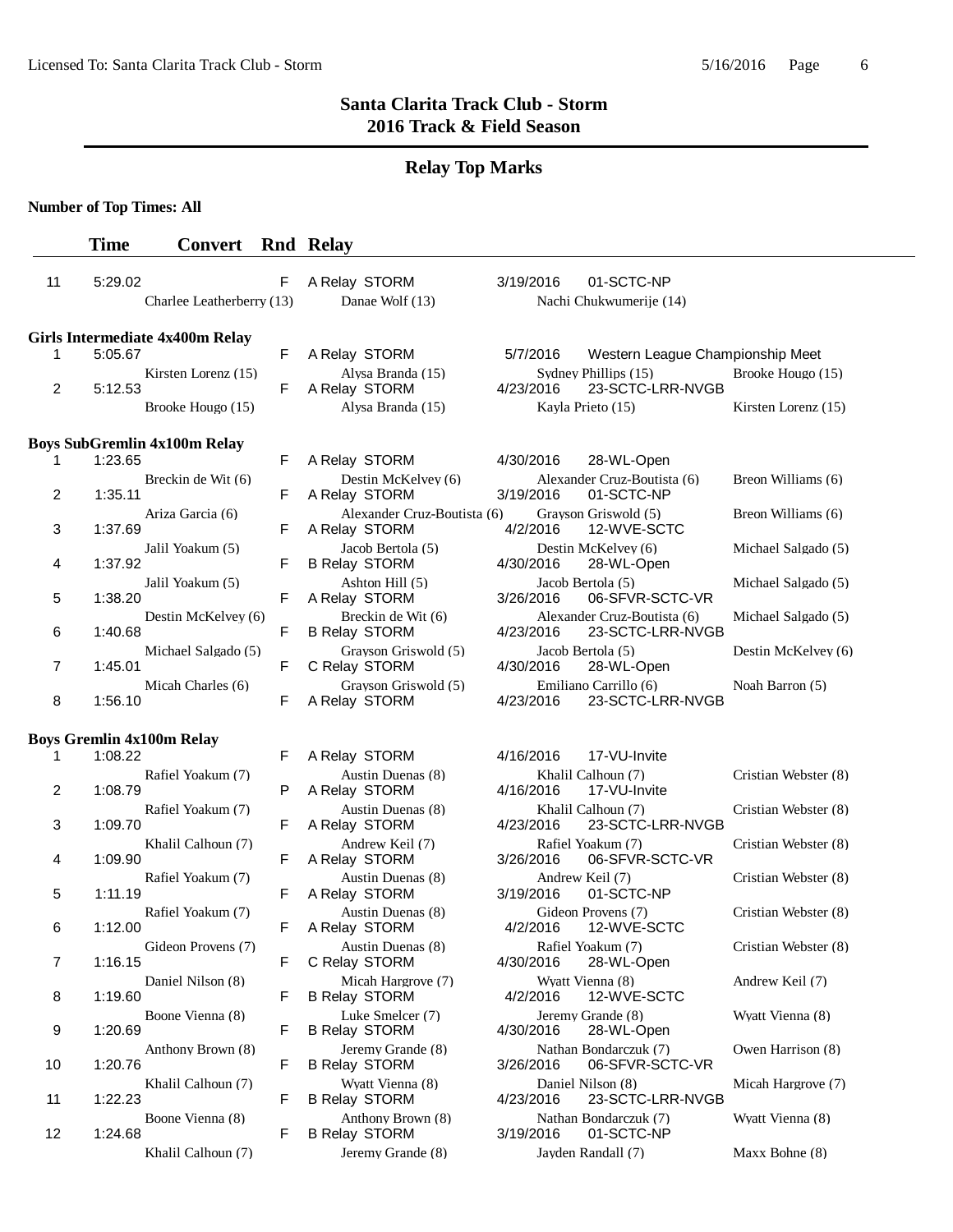**Time Convert Rnd Relay** 

## **Santa Clarita Track Club - Storm 2016 Track & Field Season**

### **Relay Top Marks**

#### **Number of Top Times: All**

### 13 1:25.44 F C Relay STORM 4/23/2016 23-SCTC-LRR-NVGB Micah Hargrove (7) Jeremy Grande (8) Owen Harrison (8) Austin Duenas (8) 14 1:27.11 F A Relay STORM 4/30/2016 28-WL-Open Maxx Bohne (8) Luke Smelcer (7) Boone Vienna (8) Zachary Barron (8)<br>F C Relay STORM 3/26/2016 06-SFVR-SCTC-VR 15 1:31.90 F C Relay STORM 3/26/2016 06-SFVR-SCTC-VR Alexander Munana (7) Jeremy Grande (8) Sahil Tariq (7) Owen Harrison (8)<br>
F C Relay STORM 3/19/2016 01-SCTC-NP 16 1:36.74 F C Relay STORM Brody Bohne (7) Mathan Bondarczuk (7) Luke Smelcer (7) Sahil Tariq (7) F C Relay STORM 4/2/2016 12-WVE-SCTC 17 1:38.30 F C Relay STORM 4/2/2016 12-WVE-SCTC Maxx Bohne (8) Owen Harrison (8) Daniel Nilson (8) Andrew Keil (7) **Boys Bantam 4x100m Relay**  1 A Relay STORM 5/14/2016 56.82 F 2016 Individual Event Championship Meet Caleb Ogbu (9) Camron Harris-Willcot (9) Adam Geukens (10) Nickolas Valenzuela (10) 2 57.56 P A Relay STORM 4/16/2016 17-VU-Invite Camron Harris-Willcot (9) Caleb Ogbu (9) Adam Geukens (10) Nickolas Valenzuela (10)<br>
F A Relay STORM 4/23/2016 23-SCTC-LRR-NVGB 3 57.73 F A Relay STORM 4/23/2016 23-SCTC-LRR-NVGB Caleb Ogbu (9) Camron Harris-Willcot (9) Adam Geukens (10) Nickolas Valenzuela (10) 4 57.77 **F** A Relay STORM 5/7/2016 Western League Championship Meet Caleb Ogbu (9) Camron Harris-Willcot (9) Adam Geukens (10) Nickolas Valenzuela (10)<br>
F A Relay STORM 4/2/2016 12-WVF-SCTC 5 58.46 F A Relay STORM 4/2/2016 12-WVE-SCTC Adam Geukens (10) Caleb Ogbu (9) Nickolas Valenzuela (10) Camron Harris-Willcot (9)<br>
F A Relay STORM 3/26/2016 06-SFVR-SCTC-VR 6 A Relay STORM 3/26/2016 58.76 F 06-SFVR-SCTC-VR Caleb Ogbu (9) Camron Harris-Willcot (9) Adam Geukens (10) Nickolas Valenzuela (10)<br>
F A Relay STORM 3/19/2016 01-SCTC-NP 7 59.30 F A Relay STORM 3/19/2016 01-SCTC-NP Caleb Ogbu (9) Camron Harris-Willcot (9) Adam Geukens (10) Nickolas Valenzuela (10)<br>
F A Relay STORM 4/30/2016 28-WL-Open 8 A Relay STORM 4/30/2016 1:03.56 F 28-WL-Open Jayden Cortez-Lete (9) Evan Betty (10) Jared Parada (9) Gavin Corbet (10) 9 1:03.98 F B Relay STORM 4/23/2016 23-SCTC-LRR-NVGB Kejhan Gory (10) Gavin Corbet (10) Jayden Cortez-Lete (9) Jared Parada (9)<br>
F C Relay STORM 3/26/2016 06-SFVR-SCTC-VR 10 1:05.88 F C Relay STORM 3/26/2016 06-SFVR-SCTC-VR Kejhan Gory (10) *Jared Parada (9)* Gavin Corbet (10) Brody de Wit (10)<br>F C Relay STORM 3/19/2016 01-SCTC-NP 11 1:06.18 F C Relay STORM 3/19/2016 01-SCTC-NP Channing Junius (10) Gavin Corbet (10) Evan Betty (10) Kejhan Gory (10)<br>
F B Relay STORM 4/2/2016 12-WVE-SCTC 12 1:06.73 F B Relay STORM 4/2/2016 12-WVE-SCTC Kejhan Gory (10) Gavin Corbet (10) Jayden Cortez-Lete (9) Jaxon Boorman (9) 13 1:09.53 F B Relay STORM 3/26/2016 06-SFVR-SCTC-VR Sean McDonald (10) James Lafferty (9) Jaxon Boorman (9) Mateo Aguirre (10)<br>F C Relay STORM 4/23/2016 23-SCTC-LRR-NVGB 14 1:10.68 F C Relay STORM 4/23/2016 23-SCTC-LRR-NVGB Evan Betty (10) Patrick Cherry (9) Sean McDonald (10) Jaxon Boorman (9)<br>F E Relay STORM 3/26/2016 06-SFVR-SCTC-VR 15 1:12.10 F E Relay STORM 3/26/2016 06-SFVR-SCTC-VR Miles Duncan (9) Kaden Barcus (9) Jayden Cortez-Lete (9) Patrick Cherry (9) 16 1:12.62 F B Relay STORM 3/19/2016 01-SCTC-NP Carter Barcus (9) Jayden Cortez-Lete (9) Nathaniel Marin (10) Jaxon Boorman (9)<br>
F C Relay STORM 4/2/2016 12-WVE-SCTC 17 1:14.49 F C Relay STORM 4/2/2016 12-WVE-SCTC Kaden Barcus (9) Sean McDonald (10) Patrick Cherry (9) Carter Barcus (9)<br>F C Relay STORM 4/30/2016 28-WL-Open 18 1:15.23 F C Relay STORM 4/30/2016 28-WL-Open Luis De Jesus (9) Christopher Luna (9) Eli Ahten (9) 19 1:16.07 F D Relay STORM 4/23/2016 23-SCTC-LRR-NVGB Matthew Zapata (10) Carter Barcus (9) (Sarter Barcus (9) (Sarter Barcus (9) (Maximilian Zapata (10) (Maximilian Zapata (10) (Sarter Barcus (9) (Sarter Barcus (9) (Sarter Barcus (9) (Sarter Barcus (9) (Sarter Barcus (9) (Sa 20 1:16.25 **F D Relay STORM 4/2/2016 12-WVE-SCTC** Evan Betty (10) Christopher Luna (9) Devin Burns (10)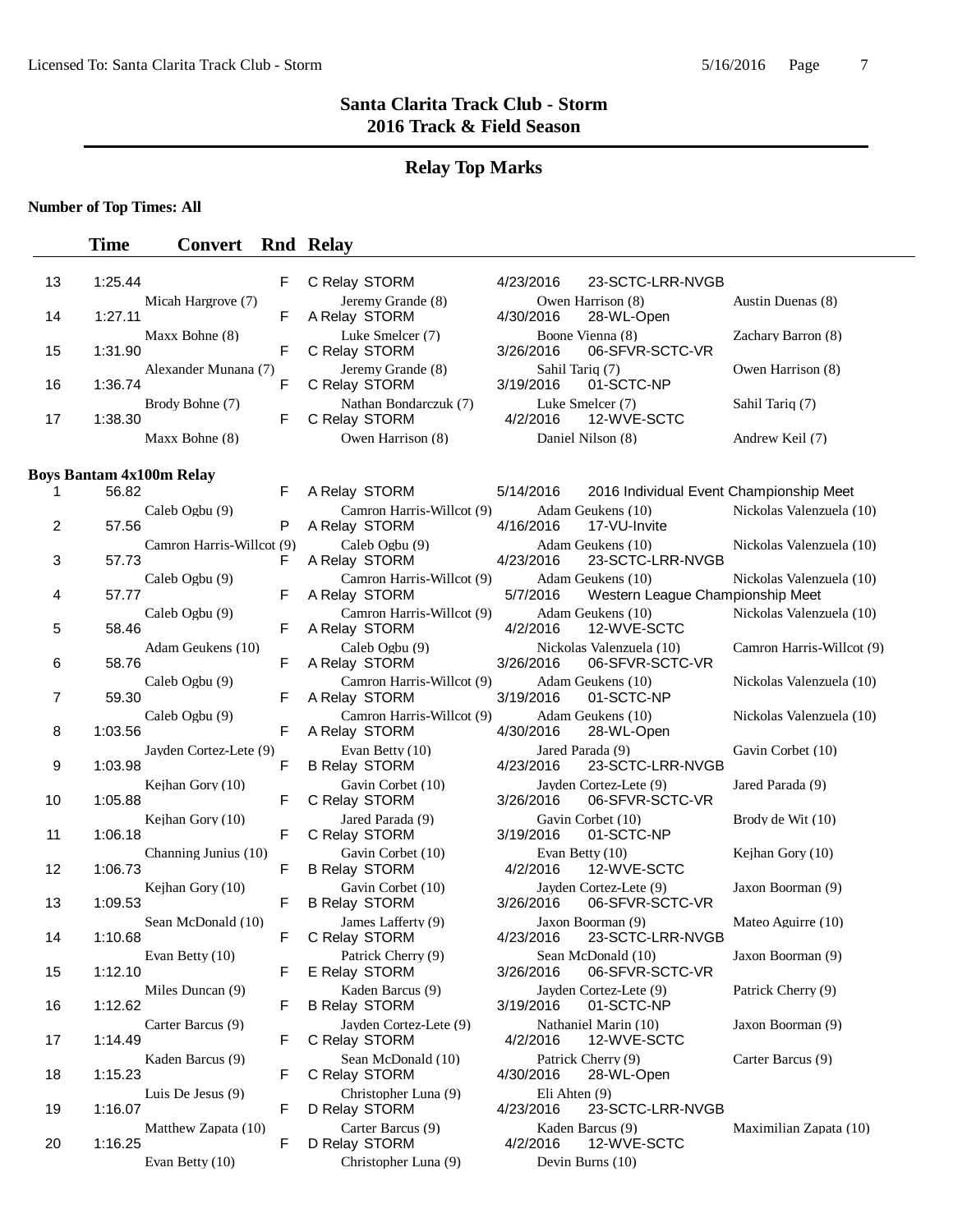# **Relay Top Marks**

## **Number of Top Times: All**

|    | <b>Time</b>                     | <b>Convert</b>           |   | <b>Rnd Relay</b>                               |                                                                           |                      |
|----|---------------------------------|--------------------------|---|------------------------------------------------|---------------------------------------------------------------------------|----------------------|
| 21 | 1:17.29                         |                          | F | E Relay STORM                                  | 4/23/2016<br>23-SCTC-LRR-NVGB                                             |                      |
|    |                                 | Devin Burns (10)         |   | Luis De Jesus (9)                              | Jonah Brown (9)                                                           | Miles Duncan (9)     |
| 22 | 1:19.18                         | Evan Betty (10)          | F | D Relay STORM<br>Jonah Brown (9)               | 3/26/2016<br>06-SFVR-SCTC-VR<br>Luis De Jesus (9)                         | Carter Barcus (9)    |
| 23 | 1:21.32                         |                          | P | C Relay STORM                                  | 4/16/2016<br>17-VU-Invite                                                 |                      |
|    |                                 | Devin Burns (10)         |   | Luis De Jesus (9)                              | Jaxon Boorman (9)                                                         | Sean McDonald (10)   |
|    | <b>Boys Bantam 4x400m Relay</b> |                          |   |                                                |                                                                           |                      |
| 1  | 5:09.49                         |                          | F | A Relay STORM                                  | 5/7/2016<br>Western League Championship Meet                              |                      |
| 2  | 5:16.69                         | Nickolas Valenzuela (10) | F | Baylin Bingham (10)<br>A Relay STORM           | Grant Young (10)<br>2016 Individual Event Championship Meet<br>5/14/2016  | Adam Geukens (10)    |
| 3  | 5:29.41                         | Nickolas Valenzuela (10) | F | Baylin Bingham (10)<br>A Relay STORM           | Grant Young (10)<br>4/16/2016<br>17-VU-Invite                             | Adam Geukens (10)    |
| 4  | 5:53.04                         | Anderson Khalil (10)     | F | Nathaniel Marin (10)<br>A Relay STORM          | Evan Betty (10)<br>3/26/2016<br>06-SFVR-SCTC-VR                           | Baylin Bingham (10)  |
|    |                                 | Nathaniel Marin (10)     |   | Carter Barcus (9)                              | Kaden Barcus (9)                                                          | Baylin Bingham (10)  |
|    | <b>Boys Midget 4x100m Relay</b> |                          |   |                                                |                                                                           |                      |
| 1  | 50.59                           |                          | F | A Relay STORM                                  | 5/14/2016<br>2016 Individual Event Championship Meet                      |                      |
| 2  | 50.90                           | Ethan Descamps (12)      | F | Ouincy Holland (12)<br>A Relay STORM           | Dallas Guidry (12)<br>5/7/2016<br>Western League Championship Meet        | Dante Ogbu (12)      |
| 3  | 51.04                           | Ethan Descamps (12)      | F | Quincy Holland (12)<br>A Relay STORM           | Dallas Guidry (12)<br>4/16/2016<br>17-VU-Invite                           | Dante Ogbu (12)      |
| 4  | 52.32                           | Ethan Descamps (12)      | F | Quincy Holland (12)<br>A Relay STORM           | Dallas Guidry (12)<br>4/23/2016<br>23-SCTC-LRR-NVGB                       | Dante Ogbu (12)      |
| 5  | 52.80                           | Ethan Descamps (12)      | F | Quincy Holland (12)<br>A Relay STORM           | Dallas Guidry (12)<br>12-WVE-SCTC<br>4/2/2016                             | Dante Ogbu (12)      |
| 6  | 53.34                           | Ethan Descamps (12)      | P | Quincy Holland (12)<br>A Relay STORM           | Dallas Guidry (12)<br>4/16/2016<br>17-VU-Invite                           | Dante Ogbu (12)      |
| 7  | 53.38                           | Ethan Descamps (12)      | F | Quincy Holland (12)<br>A Relay STORM           | Dallas Guidry (12)<br>3/26/2016<br>06-SFVR-SCTC-VR                        | Dante Ogbu (12)      |
| 8  | 54.94                           | Ethan Descamps (12)      | F | Quincy Holland (12)<br>A Relay STORM           | Tyler Burns (12)<br>01-SCTC-NP<br>3/19/2016                               | Dante Ogbu (12)      |
| 9  | 57.85                           | Dallas Guidry (12)       | F | Quincy Holland (12)<br><b>B Relay STORM</b>    | Tyler Aguilar (12)<br>4/2/2016<br>12-WVE-SCTC                             | Dante Ogbu (12)      |
| 10 | 58.02                           | Dylan Rodriguez (11)     | P | Jacob Gavina (11)<br><b>B Relay STORM</b>      | Jaden Roberts (12)<br>4/16/2016<br>17-VU-Invite                           | Tyler Burns (12)     |
| 11 | 58.06                           | Tyler Aguilar (12)       | F | Dylan Rodriguez (11)<br><b>B Relay STORM</b>   | Jaden Roberts (12)<br>4/23/2016<br>23-SCTC-LRR-NVGB                       | Tyler Burns (12)     |
| 12 | 58.72                           | Dylan Rodriguez (11)     | F | Anthony Alcantara (12)<br>A Relay STORM        | Jaden Roberts (12)<br>4/30/2016<br>28-WL-Open                             | Tyler Burns (12)     |
| 13 | 59.11                           | Tyler Aguilar (12)       | F | Dylan Rodriguez (11)<br><b>B Relay STORM</b>   | Tyler Corbet (11)<br>5/14/2016<br>2016 Individual Event Championship Meet | Jacob Gavina (11)    |
| 14 | 59.20                           | Dane Phillips (12)       | F | Tyler Burns (12)<br><b>B Relay STORM</b>       | Preston Morgan (11)<br>3/19/2016<br>01-SCTC-NP                            | Alex Nilson (12)     |
| 15 | 59.86                           | Jameel Powell (11)       | F | Anthony Alcantara (12)<br><b>B Relay STORM</b> | Jaden Roberts (12)<br>3/26/2016<br>06-SFVR-SCTC-VR                        | Ethan Descamps (12)  |
| 16 | 1:00.00                         | Jacob Gavina (11)        | F | Tyler Corbet (11)<br>C Relay STORM             | Reagan Gonzales (11)<br>4/2/2016<br>12-WVE-SCTC                           | Tyler Aguilar (12)   |
| 17 | 1:00.03                         | Tyler Corbet (11)        | F | Jameel Powell (11)<br>C Relay STORM            | Reagan Gonzales (11)<br>3/26/2016<br>06-SFVR-SCTC-VR                      | Tyler Aguilar (12)   |
|    |                                 | Wyatt Ward (12)          |   | Anthony Alcantara (12)                         | Viraj Lakhotia (12)                                                       | Dylan Rodriguez (11) |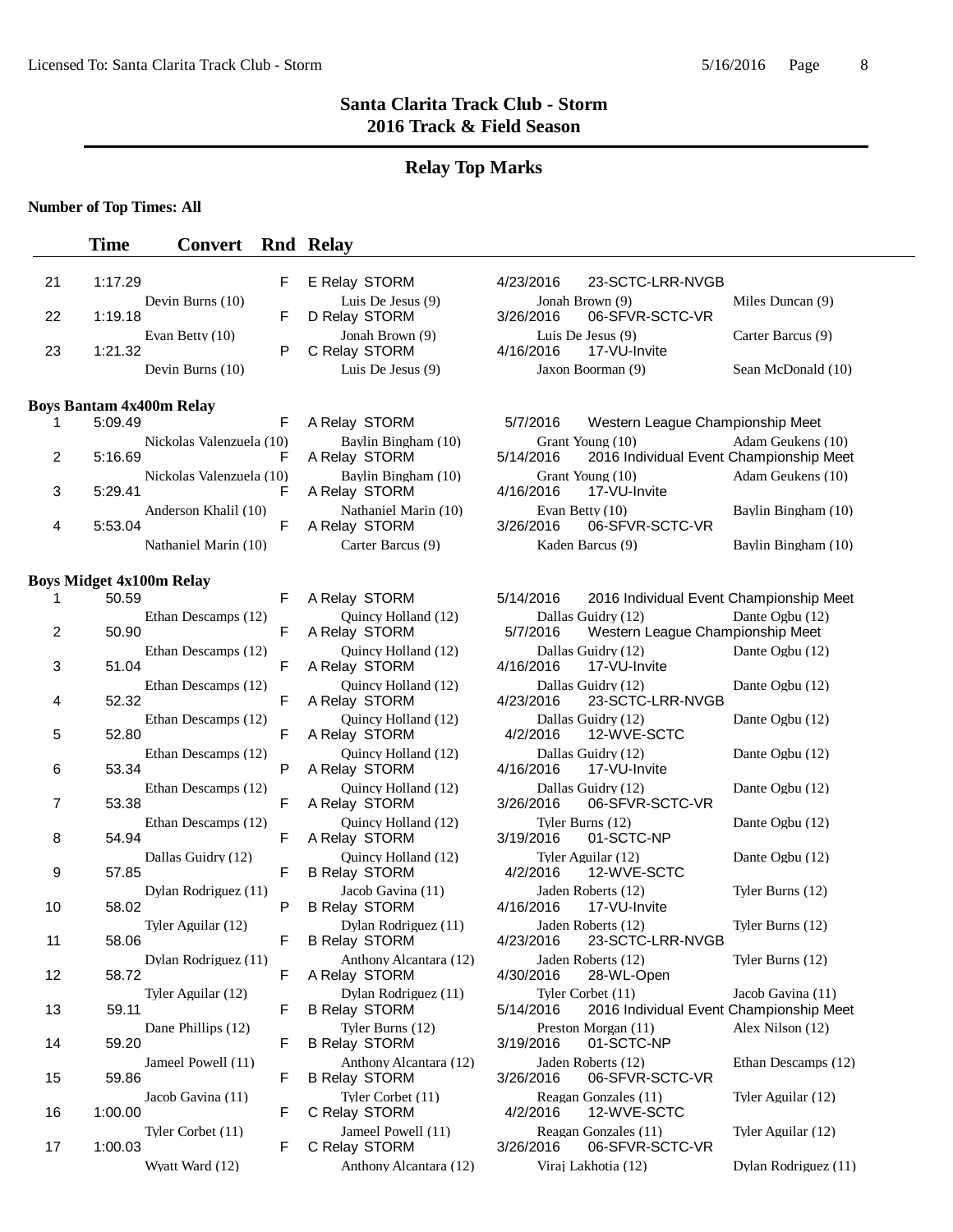### **Relay Top Marks**

### **Number of Top Times: All**

### **Time Convert Rnd Relay**

| 18 | 1:00.05                              | F     |                                                                            | B Relay STORM 5/7/2016 Western League Char                                       |
|----|--------------------------------------|-------|----------------------------------------------------------------------------|----------------------------------------------------------------------------------|
|    | Dane Phillips (12)                   |       |                                                                            |                                                                                  |
| 19 | 1:02.59                              | F.    | <b>B Relay STORM</b>                                                       | Tyler Burns (12) Preston Morgan (11)<br>lay STORM 4/30/2016 28-WL-Open           |
| 20 | Jameel Powell (11)<br>1:02.81        | P     | Jonathan Gonzales (12)<br>C Relay STORM                                    | Virai Lakhotia (12)<br>4/16/2016  17-VU-Invite                                   |
| 21 | Tyler Corbet (11)<br>1:03.15         | F     |                                                                            | Jameel Powell (11) Jacob Gavina (11)<br>C Relay STORM 4/23/2016 23-SCTC-LRR-NVGB |
| 22 | Samuel Haugen (11)<br>1:03.73        | F     | C Relay STORM                                                              | Jameel Powell (11) Viraj Lakhotia (12)<br>3/19/2016 01-SCTC-NP                   |
| 23 | Joseph Anderson (12)<br>1:05.10      | F     | D Relay STORM                                                              | Viraj Lakhotia (12) Nathaniel Wilkinson (11)<br>3/19/2016 01-SCTC-NP             |
| 24 | Preston Morgan (11)<br>1:06.24       | $F -$ | Justice Joachim (11)<br>D Relay STORM                                      | Jonathan Gonzales (12)<br>4/23/2016  23-SCTC-LRR-NVGB                            |
| 25 | Preston Morgan (11)<br>1:07.01       | F     | Wyatt Ward (12)<br>E Relay STORM                                           | Jonathan Gonzales (12)<br>3/19/2016 01-SCTC-NP                                   |
| 26 | Dylan Rodriguez (11)<br>1:07.48      | F     | Trevor Acker (12) Alex Nilson (12)<br>D Relay STORM                        | 3/26/2016    06-SFVR-SCTC-VR                                                     |
| 27 | Kenya Lim (12)<br>1:09.07            | $F =$ | Joseph Anderson (12)<br>E Relay STORM                                      | Jonathan Gonzales (12)<br>3/26/2016    06-SFVR-SCTC-VR                           |
| 28 | Ernie Carrillo III $(12)$<br>1:09.33 | F     | Terry Choi (11)<br>D Relay STORM                                           | Christian Uleman (11)<br>4/2/2016  12-WVE-SCTC                                   |
| 29 | Jonathan Gonzales (12)<br>1:17.22    | F     | Preston Morgan (11)<br>C Relay STORM                                       | Christian Uleman (11)<br>4/30/2016 28-WL-Open                                    |
| 30 | Samuel Haugen (11)<br>1:18.94        | F     | Kyle O'Sullivan (12) Caleb Cruz (11)                                       | E Relay STORM 4/23/2016 23-SCTC-LRR-NVGB                                         |
| 31 | Trevor Acker (12)<br>1:24.22         |       | Justin Warman (11) Terry Choi (11)<br>F F Relay STORM 3/19/2016 01-SCTC-NP |                                                                                  |
|    | Vincent Stella $(11)$                |       | Christian Uleman (11) Terry Choi (11)                                      |                                                                                  |
|    |                                      |       |                                                                            |                                                                                  |

### **Boys Midget 4x400m Relay**

|   | 4.YO 12          |
|---|------------------|
|   | Dante Ogbu (12)  |
| 2 | 4:27.20          |
|   | Dante Ogbu (12)  |
| 3 | 5:00.96          |
|   | Tyler Burns (12) |
| 4 | 5:05.79          |
|   | Tyler Burns (12) |
| 5 | 5:10.44          |
|   | Alex Nilson (12) |
|   |                  |

### **Boys Youth 4x100m Relay**

|   | 47.17                     |    | A Relay STORM                                | 5/14/2016 | 2016 Individ                      |
|---|---------------------------|----|----------------------------------------------|-----------|-----------------------------------|
| 2 | Jalen Davis (13)<br>47.58 | F. | Matthew Coletto (14)<br>A Relay STORM        | 5/7/2016  | Kory Bacon (13)<br>Western Lea    |
| 3 | Jalen Davis (13)<br>48.10 |    | Matthew Coletto (14)<br><b>B Relay STORM</b> | 4/16/2016 | Kory Bacon $(13)$<br>17-VU-Invite |
| 4 | Jalen Davis (13)<br>48.27 | F. | Matthew Coletto (14)<br>A Relay STORM        | 4/2/2016  | Kory Bacon (13)<br>12-WVE-SC      |
| 5 | Jalen Davis (13)<br>48.77 |    | Alec McDonald (14)<br>A Relay STORM          | 4/23/2016 | Kory Bacon (13)<br>23-SCTC-LR     |
|   | Jalen Davis (13)          |    | Kory Bacon (13)                              |           | Matthew Coletto (14)              |

| <b>B Relay STORM</b>                        |  |
|---------------------------------------------|--|
| Brady Gallardo (12)<br><b>B Relay STORM</b> |  |
| Brady Gallardo (12)<br>A Relay STORM        |  |
| Brady Gallardo (12)                         |  |
| A Relay STORM<br>Matthew Coletto (14        |  |

| Matthew Colletto (14) |
|-----------------------|
| A Relay STORM         |
| Matthew Coletto (14)  |
| B Relay STORM         |
| Matthew Coletto (14)  |
| A Relay STORM         |
| Alec McDonald (14)    |
| A Relay STORM         |
| Kory Bacon (13)       |

|                         | F | <b>B Relay STORM</b>                     | 5/7/2016                       | Western League Championship Meet           |                           |
|-------------------------|---|------------------------------------------|--------------------------------|--------------------------------------------|---------------------------|
| Dane Phillips (12)      | F | Tyler Burns (12)<br><b>B Relay STORM</b> | 4/30/2016                      | Preston Morgan (11)<br>28-WL-Open          | Alex Nilson (12)          |
| Jameel Powell (11)      | P | Jonathan Gonzales (12)<br>C Relay STORM  | 4/16/2016                      | Virai Lakhotia (12)<br>17-VU-Invite        | Ernie Carrillo III $(12)$ |
| Tyler Corbet (11)       | F | Jameel Powell (11)<br>C Relay STORM      | 4/23/2016                      | Jacob Gavina (11)<br>23-SCTC-LRR-NVGB      | Preston Morgan (11)       |
| Samuel Haugen (11)      | F | Jameel Powell (11)<br>C Relay STORM      | 3/19/2016                      | Virai Lakhotia (12)<br>01-SCTC-NP          | Tyler Corbet (11)         |
| Joseph Anderson (12)    | F | Virai Lakhotia (12)<br>D Relay STORM     | 3/19/2016                      | Nathaniel Wilkinson (11)<br>01-SCTC-NP     | Reagan Gonzales (11)      |
| Preston Morgan (11)     | F | Justice Joachim (11)<br>D Relay STORM    | 4/23/2016                      | Jonathan Gonzales (12)<br>23-SCTC-LRR-NVGB | Dane Phillips (12)        |
| Preston Morgan (11)     | F | Wyatt Ward (12)<br>E Relay STORM         | 3/19/2016                      | Jonathan Gonzales (12)<br>01-SCTC-NP       | Caleb Cruz $(11)$         |
| Dylan Rodriguez (11)    | F | Trevor Acker (12)<br>D Relay STORM       | 3/26/2016                      | Alex Nilson (12)<br>06-SFVR-SCTC-VR        | Cameron Taylor (11)       |
| Kenya Lim (12)          | F | Joseph Anderson (12)<br>E Relay STORM    | 3/26/2016                      | Jonathan Gonzales (12)<br>06-SFVR-SCTC-VR  | Justice Joachim (11)      |
| Ernie Carrillo III (12) | F | Terry Choi (11)<br>D Relay STORM         | 4/2/2016                       | Christian Uleman (11)<br>12-WVE-SCTC       | Justin Warman (11)        |
| Jonathan Gonzales (12)  | F | Preston Morgan (11)<br>C Relay STORM     | 4/30/2016                      | Christian Uleman (11)<br>28-WL-Open        | Justice Joachim (11)      |
| Samuel Haugen (11)      | F | Kyle O'Sullivan (12)<br>E Relay STORM    | Caleb Cruz $(11)$<br>4/23/2016 | 23-SCTC-LRR-NVGB                           | Vincent Stella (11)       |
| Trevor Acker (12)       | F | Justin Warman (11)<br>F Relay STORM      | Terry Choi (11)<br>3/19/2016   | 01-SCTC-NP                                 | Vincent Stella (11)       |
| Vincent Stella (11)     |   | Christian Uleman (11)                    | Terry Choi (11)                |                                            | Cooper Duhm (12)          |

F A Relay STORM 5/14/2016 2016 Individual Event Championship Meet Ethan Descamps (12) Alex Nilson (12) Quincy Holland (12)<br>F A Relay STORM 5/7/2016 Western League Championship Meet 5/7/2016 Western League Championship Meet Ethan Descamps (12) Alex Nilson (12) Quincy Holland (12)<br>F B Relay STORM 5/7/2016 Western League Championship Meet Western League Championship Meet Brady Gallardo (12) Caleb Canham (11) Dallas Guidry (12)<br>F B Relay STORM 5/14/2016 2016 Individual Event Championship Me 5/14/2016 2016 Individual Event Championship Meet Brady Gallardo (12) Caleb Canham (11) Dallas Guidry (12)<br>F A Relay STORM 4/23/2016 23-SCTC-LRR-NVGB 23-SCTC-LRR-NVGB Nathan Branda (12) Nathaniel Wilkinson (11)

|   | 47.17                     | F. | A Relay STORM                                | 5/14/2016            | 2016 Individual Event Championship Meet               |                       |
|---|---------------------------|----|----------------------------------------------|----------------------|-------------------------------------------------------|-----------------------|
|   | Jalen Davis (13)<br>47.58 |    | Matthew Coletto (14)<br>A Relay STORM        | 5/7/2016             | Kory Bacon $(13)$<br>Western League Championship Meet | Nicholas Brenner (14) |
| 3 | Jalen Davis (13)<br>48.10 |    | Matthew Coletto (14)<br><b>B Relay STORM</b> | 4/16/2016            | Kory Bacon $(13)$<br>17-VU-Invite                     | Nicholas Brenner (14) |
| 4 | Jalen Davis (13)<br>48.27 |    | Matthew Coletto (14)<br>A Relay STORM        | 4/2/2016             | Kory Bacon (13)<br>12-WVE-SCTC                        | Nicholas Brenner (14) |
| 5 | Jalen Davis (13)<br>48.77 |    | Alec McDonald (14)<br>A Relay STORM          | 4/23/2016            | Kory Bacon (13)<br>23-SCTC-LRR-NVGB                   | Nicholas Brenner (14) |
|   | Jalen Davis (13)          |    | Kory Bacon $(13)$                            | Matthew Coletto (14) |                                                       | Nicholas Brenner (14) |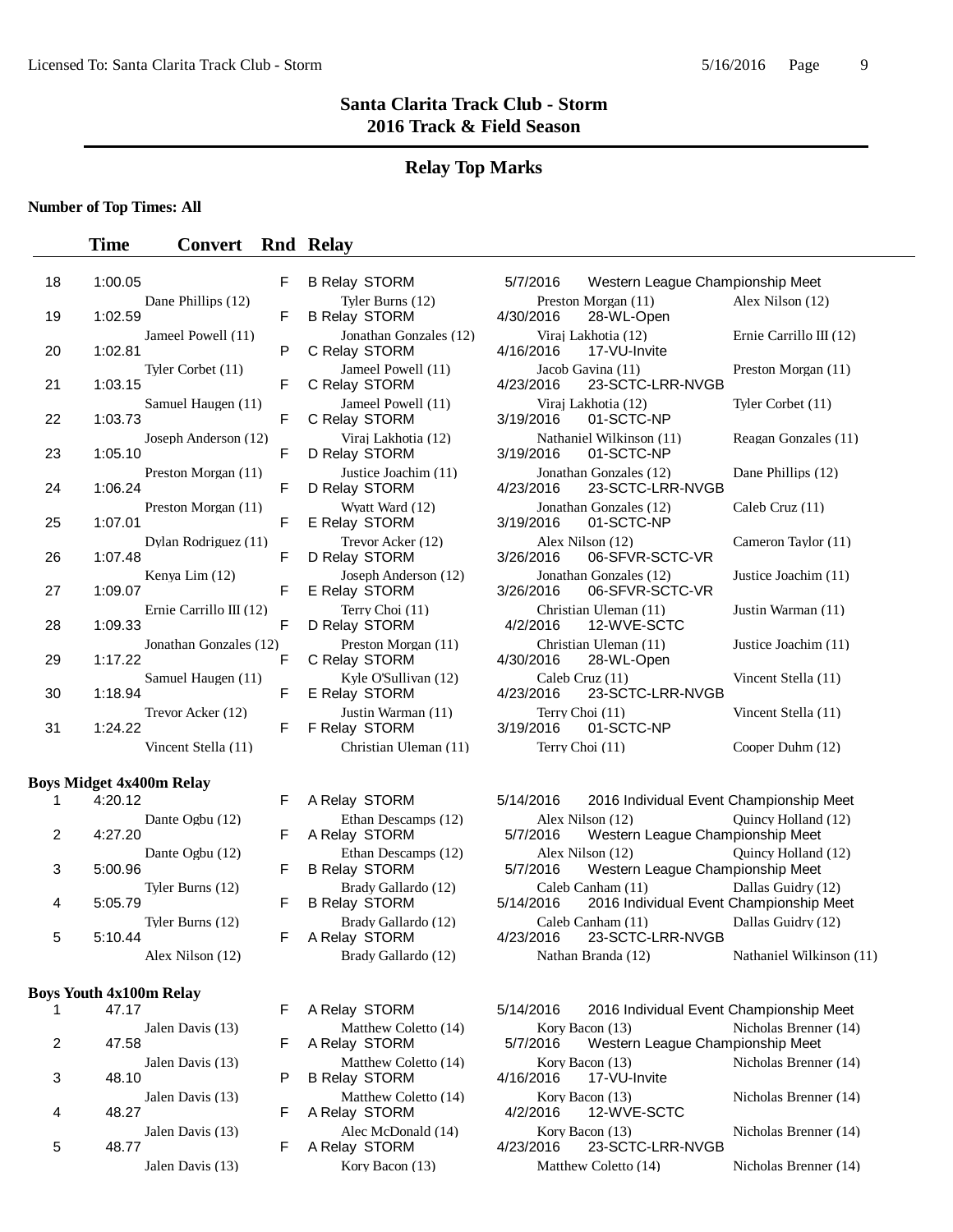### **Relay Top Marks**

**Number of Top Times: All**

### **Time Convert Rnd Relay**

| 6  | 49.01                              | F | A Relay STORM                                    | 3/26/2016 | 06-SFVR-SCTC-VR                                                   |                          |
|----|------------------------------------|---|--------------------------------------------------|-----------|-------------------------------------------------------------------|--------------------------|
| 7  | Jalen Davis (13)<br>51.00          | F | Matthew Coletto (14)<br><b>B Relay STORM</b>     | 4/2/2016  | Kory Bacon (13)<br>12-WVE-SCTC                                    | Nicholas Brenner (14)    |
| 8  | Matthew Coletto (14)<br>51.51      | F | Khallid Calhoun (13)<br><b>B Relay STORM</b>     | 3/26/2016 | Xavier Provens (14)<br>06-SFVR-SCTC-VR                            | Nkemka Chukwumerije (13) |
| 9  | Alec McDonald (14)<br>51.66        | F | Khallid Calhoun (13)<br><b>B Relay STORM</b>     | 3/19/2016 | Xavier Provens (14)<br>01-SCTC-NP                                 | Nkemka Chukwumerije (13) |
| 10 | Alec McDonald (14)<br>52.07        | F | Khallid Calhoun (13)<br>C Relay STORM            | 4/16/2016 | Xavier Provens (14)<br>17-VU-Invite                               | Nkemka Chukwumerije (13) |
| 11 | Amari Powell (13)<br>52.64         | F | Vinnie Fatta (13)<br><b>B Relay STORM</b>        | 5/14/2016 | Xavier Provens (14)<br>2016 Individual Event Championship Meet    | Nkemka Chukwumerije (13) |
| 12 | Khallid Calhoun (13)<br>52.87      | F | Nkemka Chukwumerije (13)<br><b>B Relay STORM</b> | 5/7/2016  | Xavier Provens (14)<br>Western League Championship Meet           | Quentin Thompson (13)    |
| 13 | Khallid Calhoun (13)<br>53.00      | P | Nkemka Chukwumerije (13)<br>C Relay STORM        | 4/16/2016 | Xavier Provens (14)<br>17-VU-Invite                               | Quentin Thompson (13)    |
| 14 | Amari Powell (13)<br>53.51         | F | Vinnie Fatta (13)<br><b>B Relay STORM</b>        | 4/23/2016 | Xavier Provens (14)<br>23-SCTC-LRR-NVGB                           | Nkemka Chukwumerije (13) |
| 15 | Amari Powell (13)<br>55.02         | F | Khallid Calhoun (13)<br>C Relay STORM            | 3/26/2016 | Xavier Provens (14)<br>06-SFVR-SCTC-VR                            | Nkemka Chukwumerije (13) |
| 16 | Amari Powell (13)<br>55.17         | F | Quentin Thompson (13)<br>C Relay STORM           | 4/2/2016  | Martin Mahaluf (14)<br>12-WVE-SCTC                                | Clarence Simpson (13)    |
| 17 | Amari Powell (13)<br>55.52         | F | Quentin Thompson (13)<br>D Relay STORM           | 3/26/2016 | Martin Mahaluf (14)<br>06-SFVR-SCTC-VR                            | Vinnie Fatta (13)        |
| 18 | Nico Gaudino (13)<br>57.42         | F | Zach Turner (13)<br>D Relay STORM                | 4/2/2016  | Alexandre Daigneault (14)<br>12-WVE-SCTC                          | Mitchell Reading (13)    |
| 19 | Nico Gaudino (13)<br>57.49         | F | Vincent Jordan (13)<br>C Relay STORM             | 3/19/2016 | Clarence Simpson (13)<br>01-SCTC-NP                               | Mitchell Reading (13)    |
| 20 | Martin Mahaluf (14)<br>59.22       | F | Clarence Simpson (13)<br>C Relay STORM           | 4/23/2016 | Alexandre Daigneault (14)<br>23-SCTC-LRR-NVGB                     | Mitchell Reading (13)    |
| 21 | Darius Zbojniewicz (13)<br>1:04.14 | F | Clarence Simpson (13)<br>D Relay STORM           | 3/19/2016 | Quentin Thompson (13)<br>01-SCTC-NP                               | Vinnie Fatta (13)        |
|    | Maxton Gould (13)                  |   | Ryan McDonald (13)                               |           | Darius Zbojniewicz (13)                                           | Quentin Thompson (13)    |
|    | <b>Boys Youth 4x400m Relay</b>     |   |                                                  |           |                                                                   |                          |
| 1  | 3:45.34                            | F | A Relay STORM                                    | 5/14/2016 | 2016 Individual Event Championship Meet                           |                          |
| 2  | Zach Turner (13)<br>3:48.96        | F | Jalen Davis (13)<br>A Relay STORM                | 5/7/2016  | Kory Bacon (13)<br>Western League Championship Meet               | Michael Holland (14)     |
| 3  | Zach Turner (13)<br>4:05.51        | F | Jalen Davis (13)<br><b>B Relay STORM</b>         | 4/23/2016 | Kory Bacon (13)<br>23-SCTC-LRR-NVGB                               | Michael Holland (14)     |
| 4  | Brandon Cruz (13)<br>4:06.07       | F | Martin Mahaluf (14)<br>A Relay STORM             | 4/16/2016 | Joey Mondragon (14)<br>17-VU-Invite                               | Zach Turner (13)         |
| 5  | Joey Mondragon (14)<br>4:12.44     | F | Brandon Cruz (13)<br>A Relay STORM               | 4/2/2016  | Martin Mahaluf (14)<br>12-WVE-SCTC                                | Zach Turner (13)         |
| 6  | Jalen Davis (13)<br>4:14.52        | F | Zach Turner (13)<br><b>B Relay STORM</b>         | 5/7/2016  | Martin Mahaluf (14)<br>Western League Championship Meet           | Brandon Cruz (13)        |
| 7  | Joey Mondragon (14)<br>4:15.36     | F | Nkemka Chukwumerije (13)<br>C Relay STORM        | 5/7/2016  | Alec McDonald (14)<br>Western League Championship Meet            | Ryan McDonald (13)       |
| 8  | Rylan Wadkins (14)<br>4:16.34      | F | Blake Gallardo (14)<br>C Relay STORM             | 5/14/2016 | Thomas A Anderson (14)<br>2016 Individual Event Championship Meet | Tyler Nilson (14)        |
| 9  | Rylan Wadkins (14)<br>4:20.19      | F | Blake Gallardo (14)<br>A Relay STORM             | 4/30/2016 | Thomas A Anderson (14)<br>28-WL-Open                              | Tyler Nilson (14)        |

Martin Mahaluf (14) Vinnie Fatta (13) Cameron Cruz (14) Brandon Cruz (13)